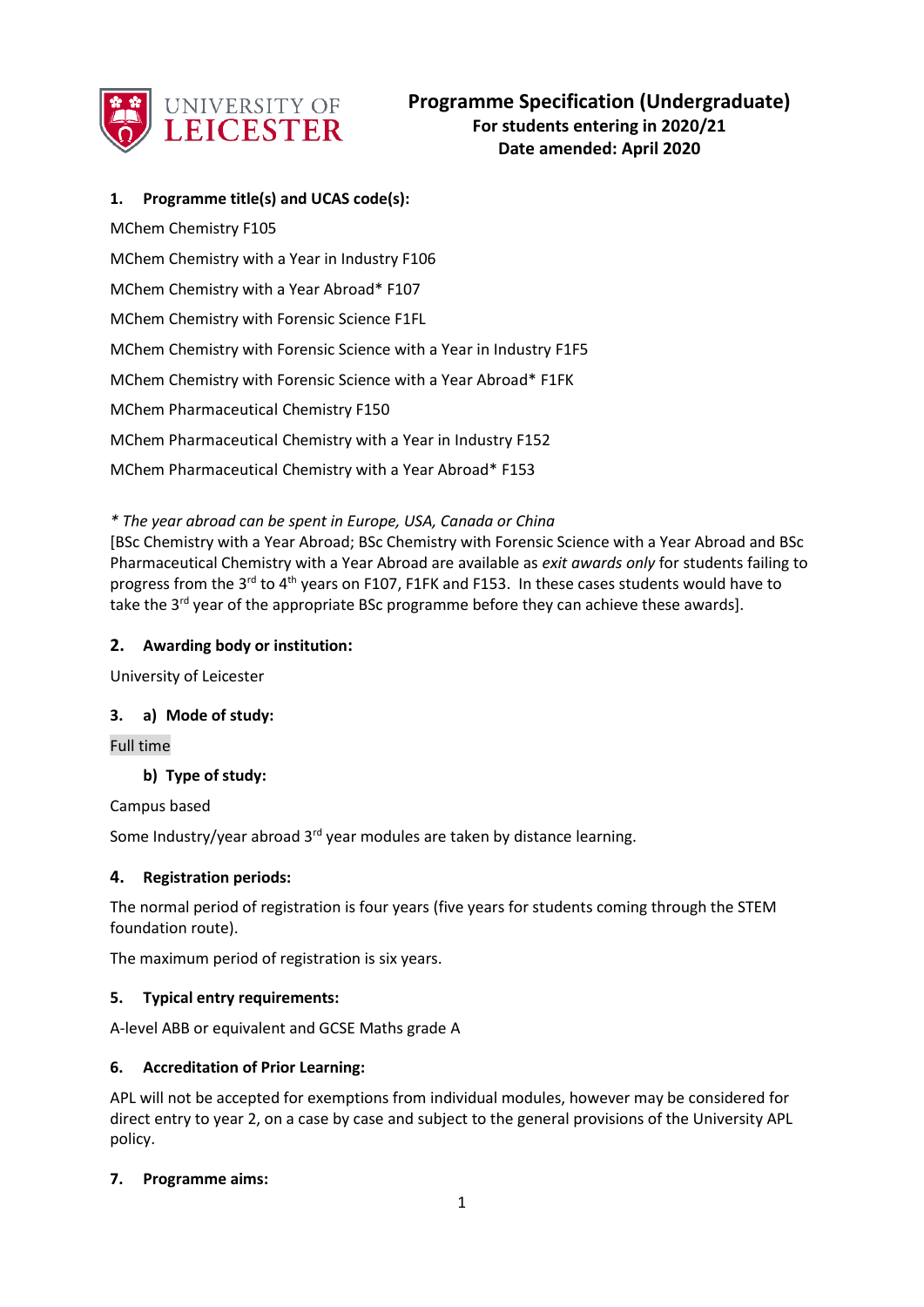The programme aims to provide a broad and in depth understanding of ideas central to chemistry.

- To train students in the practical skills necessary for the safe manipulation of chemicals
- To generate interest in, and understanding of, the wider role of chemistry in society e.g. health, industry, sustainability
- To enable students to develop independent learning skills as well as the experience of working as part of a team
- To stimulate intellectual development, develop powers of critical analysis and ability to solve problems
- To enhance written and oral communication skills
- To provide students with training in mathematical techniques and IT skills
- To introduce student to chemical research methodology through carrying out an extended research project
- To introduce students to a range topics of current chemical research
- To equip students with the knowledge and generic skills for employment or further training in R&D, science based industry and establishments, education, and for training at management levels in other professions.

In addition for the "with a Year in Industry" variants:

- To provide students with an experience of the application of chemistry and professional skills in an industrial environment and to reinforce knowledge through its use in different environments.
- To gain an appreciation of the full range of skills required by chemists in industry.

In addition for the "with a Year Abroad" variants:

• To provide experience of study of Chemistry at an overseas University, to reinforce knowledge through use in different environments and when studying in Europe & China, development of communication skills in a foreign language.

## **Additional aims and objectives for related degrees**

Chemistry with Forensic Science

- To provide an understanding of the requirements of a forensic investigation from evidence collection through to court proceedings.
- To provide an understanding of the different types forensic evidence and the techniques for forensic analysis and the limitations and reliability of some of these methods.
- To provide a broad experience of analytical techniques in chemistry and their application in forensic analysis.

## Pharmaceutical Chemistry

- To provide a broad understanding of the chemistry that underpins central areas of biochemistry.
- To provide a broad understanding of the processes involved in development of new drugs including drug design, discovery, mode of action and production.

## **8. Reference points used to inform the programme specification:**

- [QAA Frameworks](http://www.qaa.ac.uk/en/Publications/Documents/Framework-Higher-Education-Qualifications-08.pdf) for Higher Education Qualifications in England Wales and Northern Ireland
- **QAA Benchmarking Statement for [Chemistry 2014](http://www.qaa.ac.uk/en/Publications/Documents/SBS-chemistry-14.pdf)**
- [University of Leicester Learning and Teaching Strategy 2016-2020](http://www2.le.ac.uk/offices/sas2/quality/learnteach)
- University of Leicester Periodic Developmental Review Report
- External Examiners' reports (annual)
- University Employability Strategy
- Destinations of Leavers from Higher Education (DLHE) survey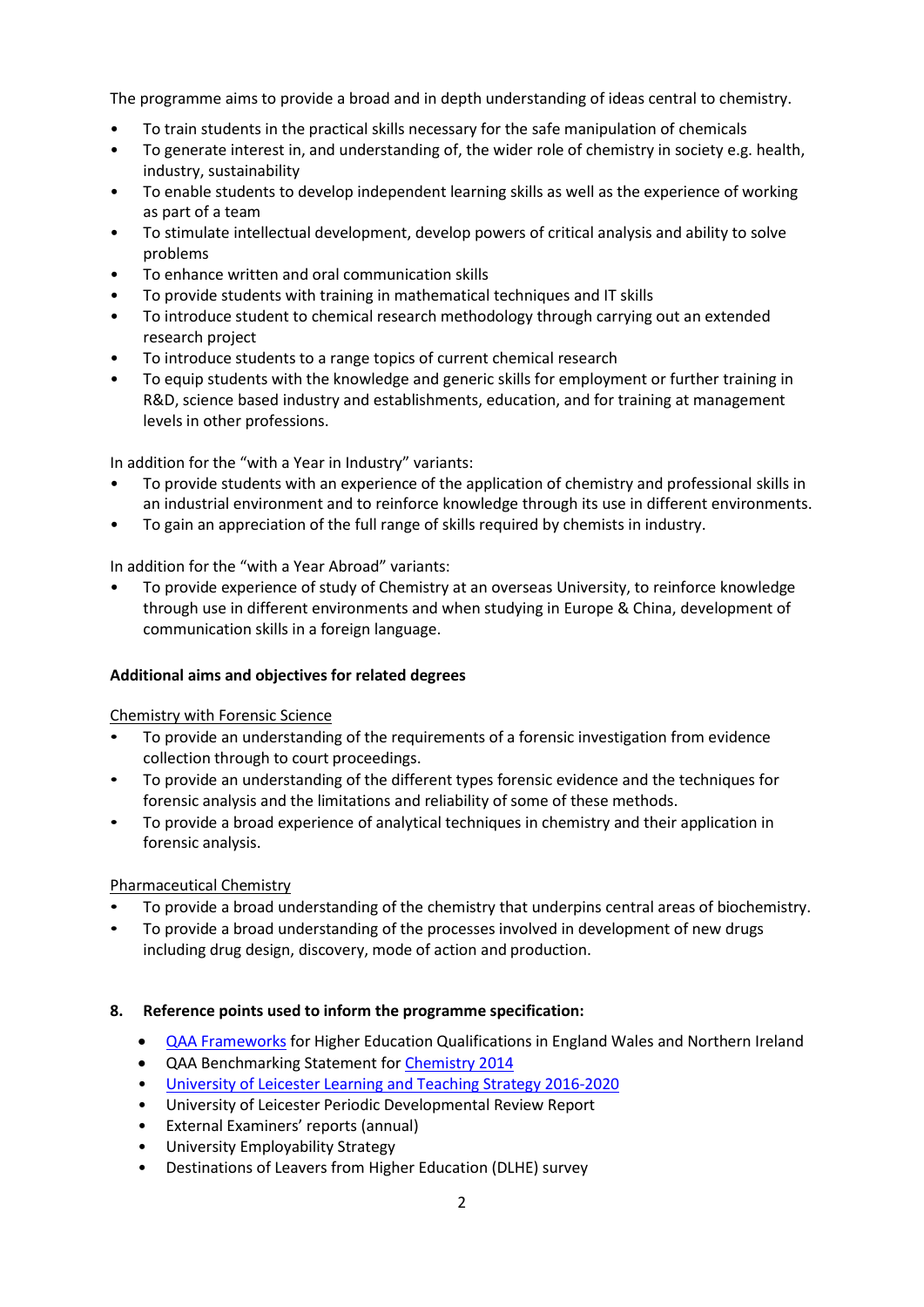• Royal Society of Chemistry **[accreditation guidance](http://www.rsc.org/images/Accreditaiton%20criteria%202017_tcm18-151306.pdf)** 

# **9. Programme Outcomes:**

| <b>Intended Learning</b>                                                                                                                                                                                                                                                                                                                                                                                                                                                                                                                                                                         | <b>Teaching and Learning Methods</b>                                                                                                                                                                        | <b>How Demonstrated?</b>                                                                                                                                      |  |  |
|--------------------------------------------------------------------------------------------------------------------------------------------------------------------------------------------------------------------------------------------------------------------------------------------------------------------------------------------------------------------------------------------------------------------------------------------------------------------------------------------------------------------------------------------------------------------------------------------------|-------------------------------------------------------------------------------------------------------------------------------------------------------------------------------------------------------------|---------------------------------------------------------------------------------------------------------------------------------------------------------------|--|--|
| <b>Outcomes</b>                                                                                                                                                                                                                                                                                                                                                                                                                                                                                                                                                                                  |                                                                                                                                                                                                             |                                                                                                                                                               |  |  |
| (a) Discipline specific knowledge and competencies                                                                                                                                                                                                                                                                                                                                                                                                                                                                                                                                               |                                                                                                                                                                                                             |                                                                                                                                                               |  |  |
|                                                                                                                                                                                                                                                                                                                                                                                                                                                                                                                                                                                                  | (i) Mastery of an appropriate body of knowledge                                                                                                                                                             |                                                                                                                                                               |  |  |
| On successful completion of the<br>programme students will be<br>able to: recall and apply the<br>basic concepts of chemistry<br>theory across all 3 main areas of<br>chemistry* (inorganic, organic<br>& physical) and related<br>mathematics; solve structured<br>and unseen model problems;<br>conduct experiments and apply<br>practical techniques.<br>Typical students should have<br>detailed knowledge of selected<br>topics in at least 2* of the broad<br>areas of chemistry (analytical,<br>organic, inorganic and physical).<br>Demonstrate specialist<br>knowledge at Masters-level | Lectures; tutorials; specified &<br>directed reading; problem classes;<br>problem-based learning; open<br>ended group work; laboratory<br>practical classes; research projects;<br>computer aided learning. | Written examinations; assessed<br>coursework including - tutorial<br>problems, computer tests, oral<br>presentations; assessed practical<br>work and reports. |  |  |
| (FHEQ level 7) in some areas of<br>chemistry.<br>Specific to Chemistry with<br><b>Forensic Science:</b><br>knowledge of forensic methods<br>of evidence collection and<br>analysis and the British criminal                                                                                                                                                                                                                                                                                                                                                                                      | Lectures; specified & directed<br>reading; laboratory practical classes.                                                                                                                                    | Written examinations; assessed<br>coursework including - written work,<br>essays, practical reports, oral<br>presentations                                    |  |  |
| justice system.<br>Specific to Pharmaceutical<br>Chemistry:<br>knowledge and understanding<br>of biochemistry; knowledge of<br>processes of drug discovery.<br>*For Pharmaceutical Chemistry<br>there is less coverage of<br>inorganic and physical<br>chemistry, in year 3, the<br>detailed knowledge is in organic<br>chemistry and pharmaceutical<br>chemistry.                                                                                                                                                                                                                               | Lectures; specified & directed<br>reading; laboratory practical classes.                                                                                                                                    | Written examinations; assessed<br>coursework including - written work,<br>essays, oral presentations.                                                         |  |  |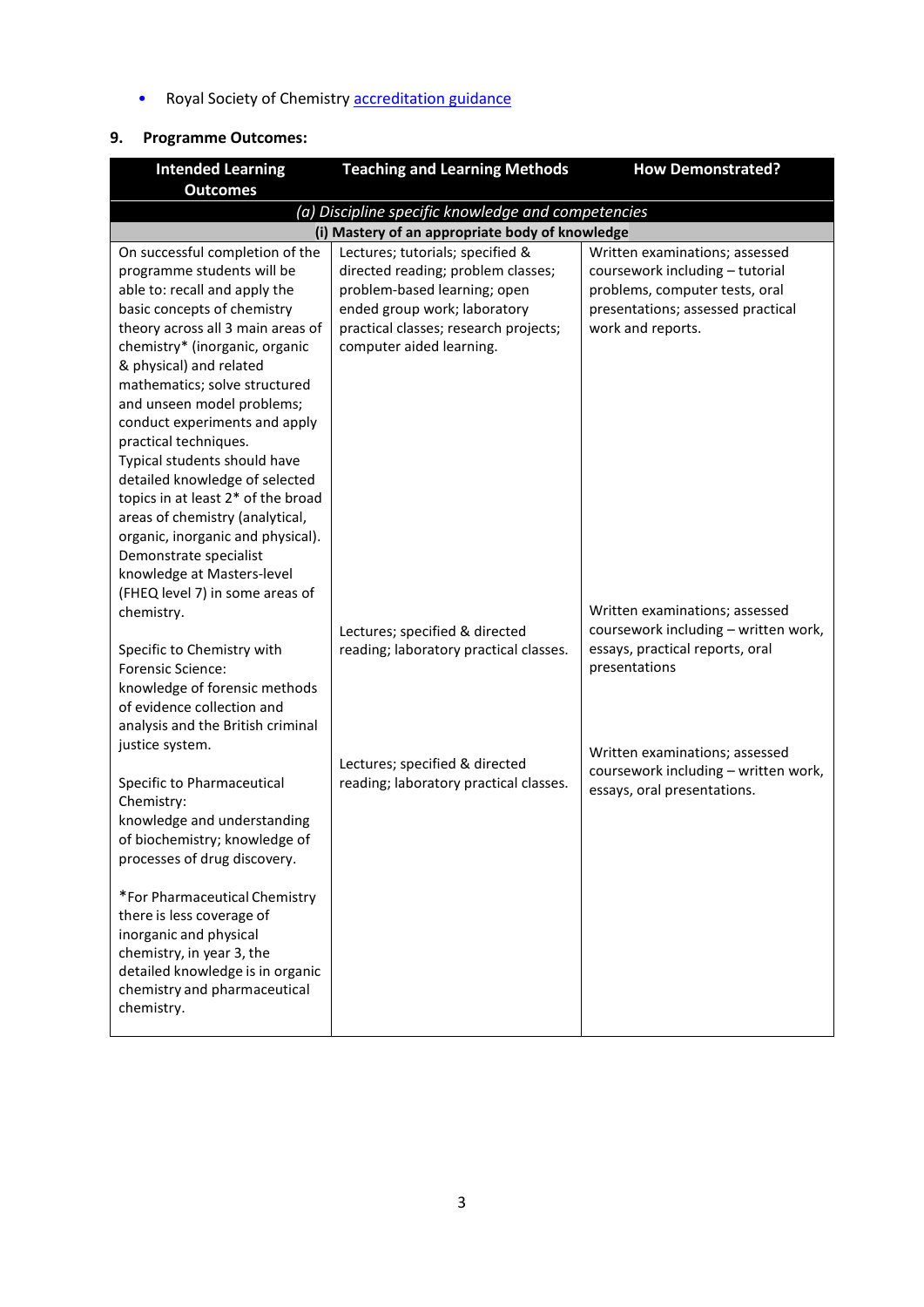| <b>Intended Learning</b>                                                                                                                                                                                                                                                                                                                                                                                                                                                                                                                                                                                                                                                                                                                                                                | <b>Teaching and Learning Methods</b>                                                                                                                                                                        | <b>How Demonstrated?</b>                                                                                                                                                                             |  |
|-----------------------------------------------------------------------------------------------------------------------------------------------------------------------------------------------------------------------------------------------------------------------------------------------------------------------------------------------------------------------------------------------------------------------------------------------------------------------------------------------------------------------------------------------------------------------------------------------------------------------------------------------------------------------------------------------------------------------------------------------------------------------------------------|-------------------------------------------------------------------------------------------------------------------------------------------------------------------------------------------------------------|------------------------------------------------------------------------------------------------------------------------------------------------------------------------------------------------------|--|
| <b>Outcomes</b>                                                                                                                                                                                                                                                                                                                                                                                                                                                                                                                                                                                                                                                                                                                                                                         |                                                                                                                                                                                                             |                                                                                                                                                                                                      |  |
| (ii) Understanding and application of key concepts and techniques                                                                                                                                                                                                                                                                                                                                                                                                                                                                                                                                                                                                                                                                                                                       |                                                                                                                                                                                                             |                                                                                                                                                                                                      |  |
| On successful completion of the<br>programme students will be<br>able to: apply chemical<br>concepts in new situations (e.g.<br>ability to predict physical and<br>chemical properties by<br>comparison with analogues);<br>apply logic and chemical<br>knowledge to make deductions<br>based on (limited) evidence;<br>solve familiar and unfamiliar<br>chemistry related problems;<br>design, construct and conduct<br>chemical experiments using<br>standard equipment and<br>following safe procedures; use<br>computer programs to retrieve<br>& analyse data; describe and<br>discuss the accumulation of<br>scientific evidence; design<br>experiments (practical or<br>theoretical) to solve a chemical<br>problem; apply conceptual<br>knowledge in a research<br>environment. | Lectures; tutorials; specified &<br>directed reading; problem classes;<br>problem-based learning; open<br>ended group work; laboratory<br>practical classes; research projects;<br>computer aided learning. | Written examinations; assessed<br>coursework including - tutorial<br>problems, computer tests, oral<br>presentations; assessed practical<br>work, lab-notebooks and laboratory /<br>project reports. |  |
|                                                                                                                                                                                                                                                                                                                                                                                                                                                                                                                                                                                                                                                                                                                                                                                         | (iii) Critical analysis of key issues                                                                                                                                                                       |                                                                                                                                                                                                      |  |
| On successful completion of the<br>programme students will be<br>able to: critically appraise<br>physical & chemical information<br>and discuss its limitations; draw<br>quantitative conclusions from<br>sample data; summarise key<br>findings of scientific papers;<br>critically assess and compare<br>scientific theories.                                                                                                                                                                                                                                                                                                                                                                                                                                                         | Lectures; tutorials; problem-based<br>learning; problem classes, open<br>ended group work; laboratory<br>practical classes; research projects;<br>computer aided learning.                                  | Written examinations; practical &<br>projects reports; oral<br>presentations; assessed practical<br>work; assessed computer<br>exercises.                                                            |  |
| Specific to Chemistry with<br>Forensic Science: ability to<br>analyse forensic evidence and<br>appreciate reliability of<br>conclusions.                                                                                                                                                                                                                                                                                                                                                                                                                                                                                                                                                                                                                                                |                                                                                                                                                                                                             |                                                                                                                                                                                                      |  |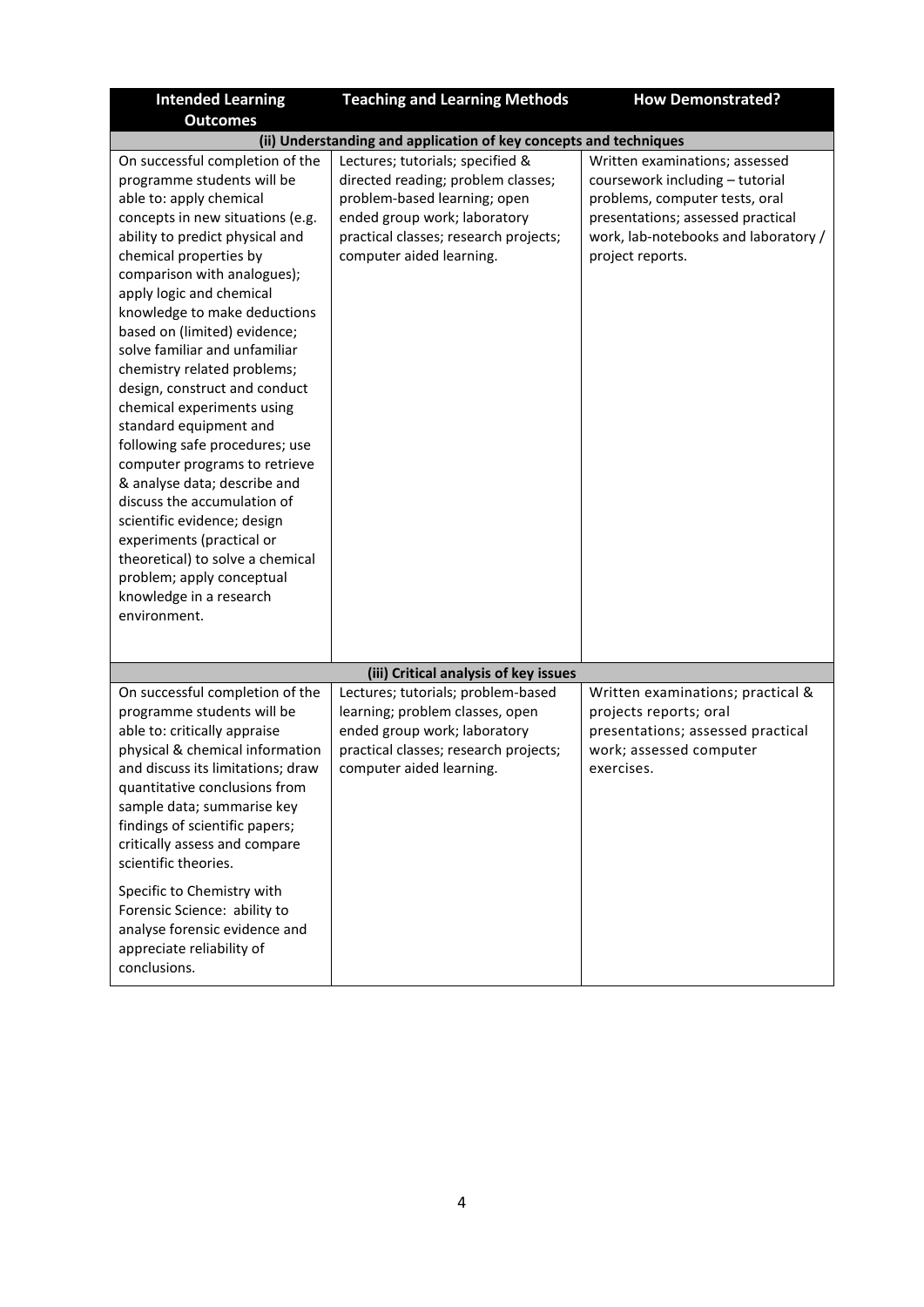| <b>Intended Learning</b><br><b>Outcomes</b>                                                                                                                                                                                                                                                                                                                           | <b>Teaching and Learning Methods</b>                                                                                                                                  | <b>How Demonstrated?</b>                                                                                                                                                                         |  |
|-----------------------------------------------------------------------------------------------------------------------------------------------------------------------------------------------------------------------------------------------------------------------------------------------------------------------------------------------------------------------|-----------------------------------------------------------------------------------------------------------------------------------------------------------------------|--------------------------------------------------------------------------------------------------------------------------------------------------------------------------------------------------|--|
| (iv) Clear and concise presentation of material                                                                                                                                                                                                                                                                                                                       |                                                                                                                                                                       |                                                                                                                                                                                                  |  |
| On successful completion of the<br>programme students will be<br>able to: present scientific ideas,<br>data and results in a variety of<br>(appropriate) forms e.g.<br>reports, seminars, posters,<br>papers etc; use appropriate<br>software for presenting and<br>modelling chemical structures<br>and systems; participate in<br>scientific discussion and debate. | Lectures, tutorials; problem-based<br>learning; group based problem<br>classes; open ended group project<br>work; laboratory practical classes;<br>research projects. | Laboratory notebooks; practical and<br>project reports; oral presentations;<br>assessed practical work including lab<br>samples & associated data; assessed<br>computer exercises; tutorial work |  |
|                                                                                                                                                                                                                                                                                                                                                                       | (v) Critical appraisal of evidence with appropriate insight                                                                                                           |                                                                                                                                                                                                  |  |
| On successful completion of the<br>programme students will be<br>able to discuss and implement<br>experimental methodology;<br>collect and critically analyse<br>data; draw valid inferences<br>from data in a variety of<br>settings; discuss and criticize<br>scientific literature.                                                                                | Tutorials; problem-based learning;<br>lectures; open ended group project<br>work; laboratory practical classes;<br>research projects.                                 | Written examinations; reports; oral<br>presentations; assessed practical<br>work; assessed computer exercises;<br>assessed problems; project<br>assessments.                                     |  |
|                                                                                                                                                                                                                                                                                                                                                                       |                                                                                                                                                                       |                                                                                                                                                                                                  |  |
|                                                                                                                                                                                                                                                                                                                                                                       | (vi) Other discipline specific competencies                                                                                                                           |                                                                                                                                                                                                  |  |
| On successful completion of the<br>programme students will be<br>able to: discuss, design and<br>implement scientific<br>experiments; competently use a<br>range of standard laboratory<br>equipment; describe and<br>adhere to laboratory safety<br>procedures; describe and<br>discuss some areas of current<br>research in chemistry                               | Tutorials; problem-based learning;<br>research projects.                                                                                                              | Written reports; oral presentations;<br>assessed practical work; written<br>examinations.                                                                                                        |  |
|                                                                                                                                                                                                                                                                                                                                                                       | (b) Transferable skills                                                                                                                                               |                                                                                                                                                                                                  |  |
|                                                                                                                                                                                                                                                                                                                                                                       | (i) Oral communication                                                                                                                                                |                                                                                                                                                                                                  |  |
| On successful completion of the<br>programme students will be<br>able to: describe and discuss<br>scientific concepts to a variety<br>of audiences; give reasoned<br>arguments in response to<br>chemical questions.                                                                                                                                                  | Tutorials; problem-based learning;<br>group problem solving classes;<br>research projects.                                                                            | Oral presentations and questioning<br>(including projects)                                                                                                                                       |  |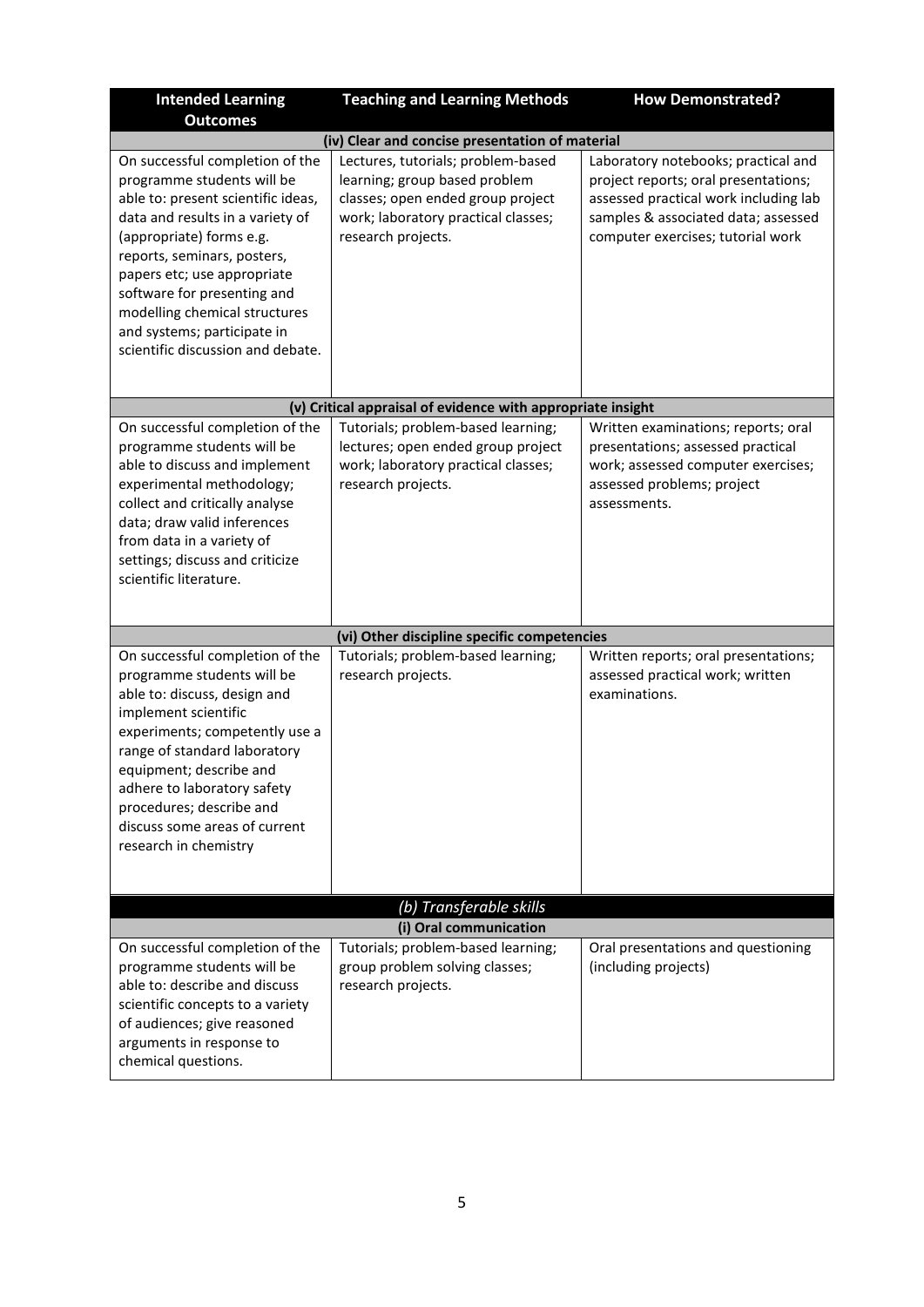| <b>Intended Learning</b><br><b>Outcomes</b>                                                                                                                                                                                                                                                                                                                              | <b>Teaching and Learning Methods</b>                                                                                      | <b>How Demonstrated?</b>                                                                                                                  |  |  |
|--------------------------------------------------------------------------------------------------------------------------------------------------------------------------------------------------------------------------------------------------------------------------------------------------------------------------------------------------------------------------|---------------------------------------------------------------------------------------------------------------------------|-------------------------------------------------------------------------------------------------------------------------------------------|--|--|
|                                                                                                                                                                                                                                                                                                                                                                          | (ii) Written communication                                                                                                |                                                                                                                                           |  |  |
| On successful completion of the<br>programme students will be<br>able to write concise and clear<br>scientific reports, laboratory<br>notebooks & reports and<br>project summaries; write CVs;<br>clearly discuss some areas of<br>current research in chemistry in<br>written form.                                                                                     | Tutorials; problem-based learning;<br>laboratory practical classes; CV<br>writing workshop; research projects.            | Written lab-notebooks, project and<br>laboratory reports; assessed CVs;<br>assessed coursework including<br>essays, written examinations. |  |  |
|                                                                                                                                                                                                                                                                                                                                                                          | (iii) Information technology                                                                                              |                                                                                                                                           |  |  |
| On successful completion of the<br>programme students will be<br>able to: use spreadsheets, word<br>processing and presentation<br>facilities; use basic IT skills to<br>access chemical information<br>from online databases; use<br>mathematical packages for data<br>analysis; use chemistry specific<br>software such as drawing or<br>molecular modelling packages. | Workshops; research projects;<br>literature based coursework<br>exercises; laboratory practical<br>classes                | Assessed IT tasks; laboratory/project<br>assessments; practical and project<br>reports; assessed problems.                                |  |  |
|                                                                                                                                                                                                                                                                                                                                                                          | (iv) Numeracy                                                                                                             |                                                                                                                                           |  |  |
| On successful completion of the<br>programme students will be<br>able to: use analytical and<br>graphical methods; analyse<br>data; solve numerical problems<br>involving e.g. calculus, linear<br>algebra.                                                                                                                                                              | Lectures; group problem solving<br>classes; problem-based learning;<br>research project; laboratory<br>practical classes. | Written examinations; practical<br>and project reports; oral<br>presentations; assessed practical<br>work; assessed problems              |  |  |
| (v) Team working                                                                                                                                                                                                                                                                                                                                                         |                                                                                                                           |                                                                                                                                           |  |  |
| On successful completion of the<br>programme students will be<br>able to: discuss concepts and<br>formulate plans working with<br>peers; recognise individual<br>strengths within a team;<br>organise time and tasks<br>coherently between group<br>members; produce joint<br>reports/presentations.                                                                     | Group problem solving classes,<br>coursework & projects; problem-<br>based learning; research projects.                   | Group assessment (outcomes and<br>oral questioning); project<br>assessment.                                                               |  |  |
| (vi) Problem solving                                                                                                                                                                                                                                                                                                                                                     |                                                                                                                           |                                                                                                                                           |  |  |
| On successful completion of the<br>programme students will be<br>able to: analyse problems; plan<br>and implement projects; apply<br>chemistry knowledge and<br>problem solving ability to novel<br>applications; solve unfamiliar<br>numerical problems.                                                                                                                | Lectures; tutorials; problem-based<br>learning; laboratory classes; open<br>ended group work; research<br>projects.       | Assessed examinations; assessed<br>problems; group work assessment;<br>project assessments.                                               |  |  |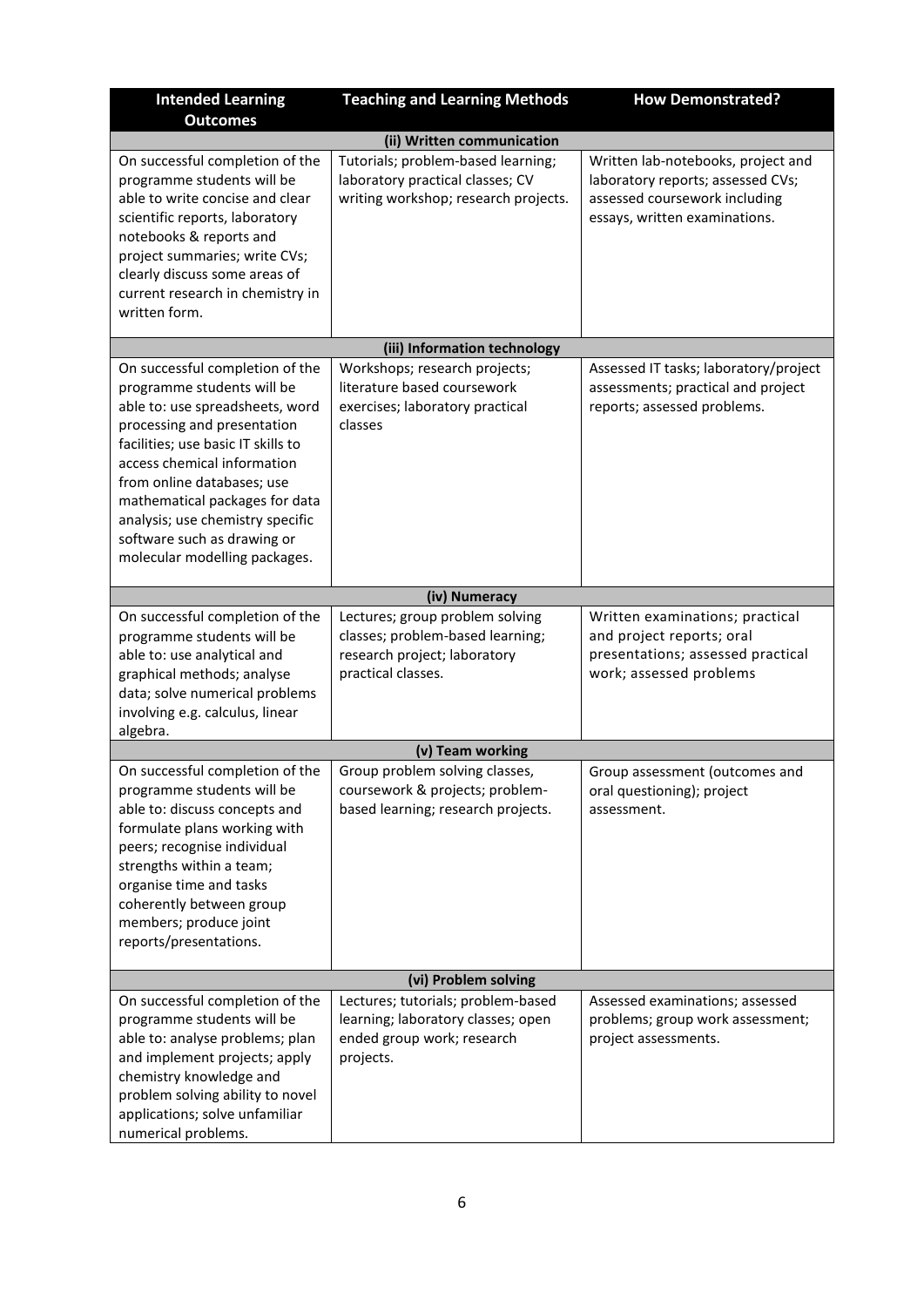| <b>Intended Learning</b><br><b>Outcomes</b>                                                                                                                                                                                                                                                                                                                                                                                          | <b>Teaching and Learning Methods</b>                                                                                                            | <b>How Demonstrated?</b>                                                                                 |  |
|--------------------------------------------------------------------------------------------------------------------------------------------------------------------------------------------------------------------------------------------------------------------------------------------------------------------------------------------------------------------------------------------------------------------------------------|-------------------------------------------------------------------------------------------------------------------------------------------------|----------------------------------------------------------------------------------------------------------|--|
| (vii) Information handling                                                                                                                                                                                                                                                                                                                                                                                                           |                                                                                                                                                 |                                                                                                          |  |
| On successful completion of<br>the programme students will<br>be able to: gather, retrieve<br>and manipulate chemical<br>information and data from a<br>variety of sources, analyse &<br>use it to support a chemical<br>argument; describe and<br>discuss the scientific method;<br>present data in various forms<br>(e.g. tabular and graphical);<br>access, search and appraise<br>articles in scientific<br>journals/literature. | Lectures, tutorials; problem-<br>based learning; laboratory and<br>project supervision; group<br>problem solving classes;<br>research projects. | Assessed examinations; assessed<br>problems; project and laboratory<br>reports; oral presentations;.     |  |
|                                                                                                                                                                                                                                                                                                                                                                                                                                      | (viii) Skills for lifelong learning                                                                                                             |                                                                                                          |  |
| On successful completion of the<br>programme students will be<br>able to: plan and undertake<br>projects involving elements of<br>independent research; access,<br>search and appraise scholarly<br>articles; collect and analyse<br>data; search for and pursue<br>employment and/or further<br>study opportunities; work<br>effectively in teams; work to<br>deadlines managing their time<br>effectively.                         | Laboratory classes & research<br>projects; careers / skills training<br>sessions; lectures from visiting<br>speakers.                           | Open note assessments; meeting<br>deadlines; Project assessments;<br>written examinations; assessed CVs; |  |
| Students taking an industrial<br>placement year will also<br>appreciate the cultural<br>environment of different<br>businesses.                                                                                                                                                                                                                                                                                                      | Experience with industry.                                                                                                                       | Reflective coursework exercises.                                                                         |  |

## For the Year in Industry variants

| Intended Learning Outcomes                                                                                                 | Teaching and Learning Methods                                                                                             | How Demonstrated?                                                   |
|----------------------------------------------------------------------------------------------------------------------------|---------------------------------------------------------------------------------------------------------------------------|---------------------------------------------------------------------|
| Placement Preparation 1 and 2                                                                                              |                                                                                                                           |                                                                     |
| Select appropriate<br>1.<br>resources for<br>researching/securing<br>placement opportunities<br>2. Explain the process for | Students are provided with<br>dedicated and timetabled sessions<br>to prepare to search and secure a<br>year in industry. | Formative module feedback<br>through session tasks and<br>exercises |
| applying for and securing a<br>relevant placement<br>3. Construct effective<br>applications for placement<br>opportunities | Problem solving classes,<br>Masterclasses, Career development<br>programmes, Independent research.                        |                                                                     |
| 4. Recognise suitable plans for<br>transitioning into a<br>placement                                                       |                                                                                                                           |                                                                     |
| On Placement                                                                                                               |                                                                                                                           |                                                                     |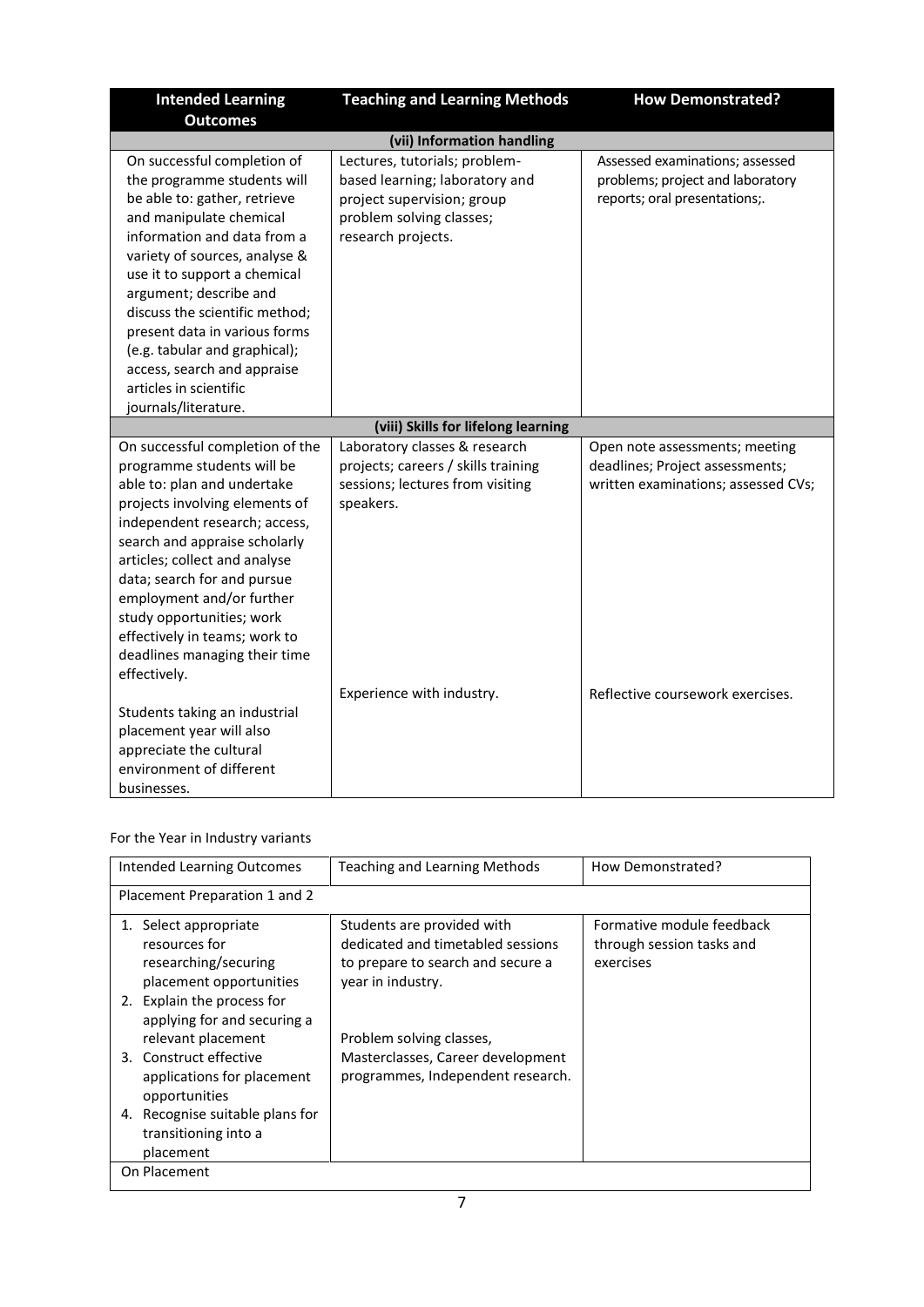| 1. Apply the theoretical and  | Students undertake a minimum of 9   | <b>Completion of Monthly</b>      |
|-------------------------------|-------------------------------------|-----------------------------------|
| practical aspects of the      | months experience in the workplace. | Reflective Journals to record     |
| material studied at the       |                                     | skills development, major         |
| University and demonstrate    |                                     | achievements, key areas of        |
| the personal and              | Project supervision, independent    | work, learning points and         |
| professional skills necessary | research                            | challenges overcome.              |
| for your role within the      |                                     |                                   |
| organisation.                 |                                     |                                   |
| 2. Compose a Professional     |                                     | Assessed by a Placement           |
| Development Plan              |                                     | Portfolio, comprising of a        |
| considering your strengths,   |                                     | Reflective Summary,               |
| development areas and         |                                     | Professional Development Plan,    |
| motivations for your next     |                                     | and Updated CV (excluded from     |
| step                          |                                     | word count) to formally assess    |
| 3. Modify your CV to include  |                                     | on a pass or fail basis.          |
| the skills and experience     |                                     |                                   |
| you have gained through       |                                     |                                   |
| your significant experience   |                                     | Formative feedback during a       |
| gained in the past 12         |                                     | Placement Visit (in person or via |
| months.                       |                                     | Skype) from Placement Provider    |
|                               |                                     | and Placement Tutor regarding     |
|                               |                                     | reflection on skills development, |
|                               |                                     | areas of strength and weakness    |
|                               |                                     | and contribution to the           |
|                               |                                     |                                   |
|                               |                                     | workplace.                        |

### **10. Progression points:**

In cases where a student has failed to meet a requirement to progress he or she will be required to withdraw from the course.

**Practical & project requirements:** Modules CH1205, CH2204, CH3271, CH4261 & CH4262 must be passed **at the first attempt**, except at the discretion of the Board of Examiners who may ask students to resubmit one or more assessed coursework elements where it is possible for students to achieve a pass mark for the module by improving their mark in individual coursework elements. There are no resit opportunities for missed non-mitigated practical work. Practical modules CH1205, CH2204 & CH3271 also have a requirement of at least 90% attendance (and completion) of scheduled *laboratory* sessions; if this is not achieved then the module will be automatically failed. A limited number of additional "catch-up" sessions may be provided for students who have accepted mitigation for non-attendance.

**Year 2 to 3 progression:** In order to remain on the MChem programme students are required to achieve a CWA of at least 60% at the end of their 2<sup>nd</sup> year and have no resits. Students whose CWA is between 55-60% (or who have a resit) will be individually considered for progression by the exam board in light of any mitigating or other circumstances. Students who fail to meet these criteria at the end of the second year are required to transfer to the relevant BSc programme.

**Students undertaking a Year Abroad** are required to achieve an average of 60% or higher in their year 2 semester 1 examinations (and coursework) in order to be allowed to make an application to the overseas University. If a student fails to meet this requirement they may be able to remain as a MChem student but may not go on their year abroad (students with marks between 57-60% will be considered on a case by case basis).

### **Year 3 to 4 progression:**

Students will need a Level 3 CWA of 50% or higher to progress to their 4th year. Failure to achieve this will mean that they are considered by the Board of Examiners for the appropriate Bachelor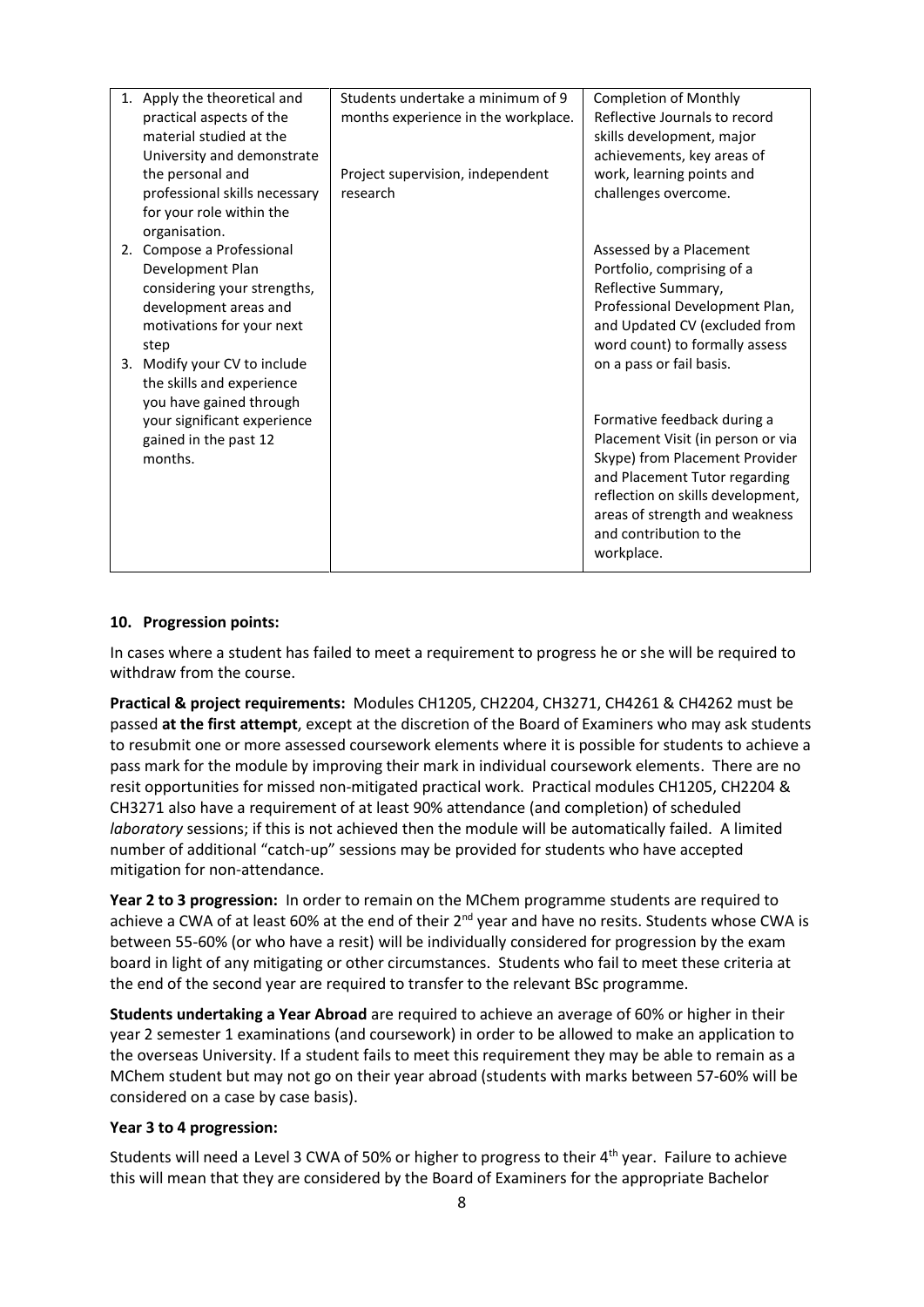degree. Students taking a placement year may be able to graduate with a BSc with a Year in Industry or a Year Abroad as long as they have met the requirements outlined below.

**Failure of modules in year 3 MChem for campus based students**: In exceptional circumstances a student may fail some credits in year 3. If only 15 credits are failed then students can proceed to year 4 and re-sit the failed assessments or alternatively they can graduate immediately with a BSc, as the third year of the MChem programme meets the intended learning outcomes of the equivalent BSc programme.

### **Failure of modules in year 3 MChem for students on placement:**

**Industry:** If students fail either module CH3601 or CH3602 and pass both CH3651 and CH3652 then they will be automatically transferred to the 3<sup>rd</sup> year of the appropriate BSc degree and graduate "with a Year in Industry" on successful completion of their final year. If students fail either module CH3651 or CH3652 then they will be automatically transferred to the 3<sup>rd</sup> year of the appropriate BSc degree and will not graduate "with a Year in Industry".

**Abroad USA & Canada:** There are no resits for modules taken in the USA or Canada. If a student fails a module counting towards their 24 USA or Canadian credit hours then they will be automatically transferred to the start of the 3<sup>rd</sup> year of the appropriate BSc programme. If they have passed >75% of the modules taken in the USA/Canada then, after successful completion of the 3<sup>rd</sup> year, they can graduate "with a Year Abroad" otherwise they will graduate with a BSc degree.

**Abroad Europe & China:** If students fail either module CH3601 or CH3602 and pass both CH3651 and CH3652 then they will be automatically transferred to the 3<sup>rd</sup> year of the appropriate BSc degree and graduate "with a Year Abroad" on successful completion of their final year. If students fail either module CH3651 or CH3652 then they will be automatically transferred to the 3<sup>rd</sup> year of the appropriate BSc degree and will not graduate "with a Year Abroad".

**Year 4 completion:** To graduate with an Integrated Masters degree students will need an overall CWA for year 4 of 50% or higher. They will also need to pass both elements of the research project CH4261 & CH4262. Failure to achieve either of these requirements will mean that they are considered by the Board of Examiners for the appropriate Bachelor degree.

**Transfer between different degrees:** Transfer from MChem Pharmaceutical Chemistry to MChem Chemistry or from MChem Chemistry with Forensic Science to MChem Chemistry is allowed at the end of the 1st year (and in exceptional cases at the end of the 2nd year). Transfer from MChem Chemistry to MChem Pharmaceutical Chemistry or MChem Chemistry to MChem Chemistry with Forensic Science is only allowed at the start of the 1st year (within the first two weeks of the first semester). Transfer on to a degree with a year abroad or in industry is only allowed by the end of the second week of the second year (exceptionally the department may allow a student to transfer onto these programmes after this date). In a very small number of cases it may be necessary (to meet the requirements of accreditation by the RSC) for students on the MChem Chemistry with Forensic Science programmes (F1FL, F1F5, F1FK) to transfer to the analogous MChem Chemistry programme at the end of the 3rd year. This will apply *only* to those students wishing to take final year projects containing no appreciable forensic science and/or analytical chemistry content and the Department will discuss this on a case by case basis with the students concerned.

#### **Progression onto a year in industry**

The progression criteria for a 'year in industry' programme meets the requirements needed to progress to the next level of study as outlined in the University's Senate 5 Regulations

A Placement Student will revert back to the degree without Year in Industry if:

- 1. They fail to secure a year in industry role.
- 2. They fail to pass the assessment related to the year in industry.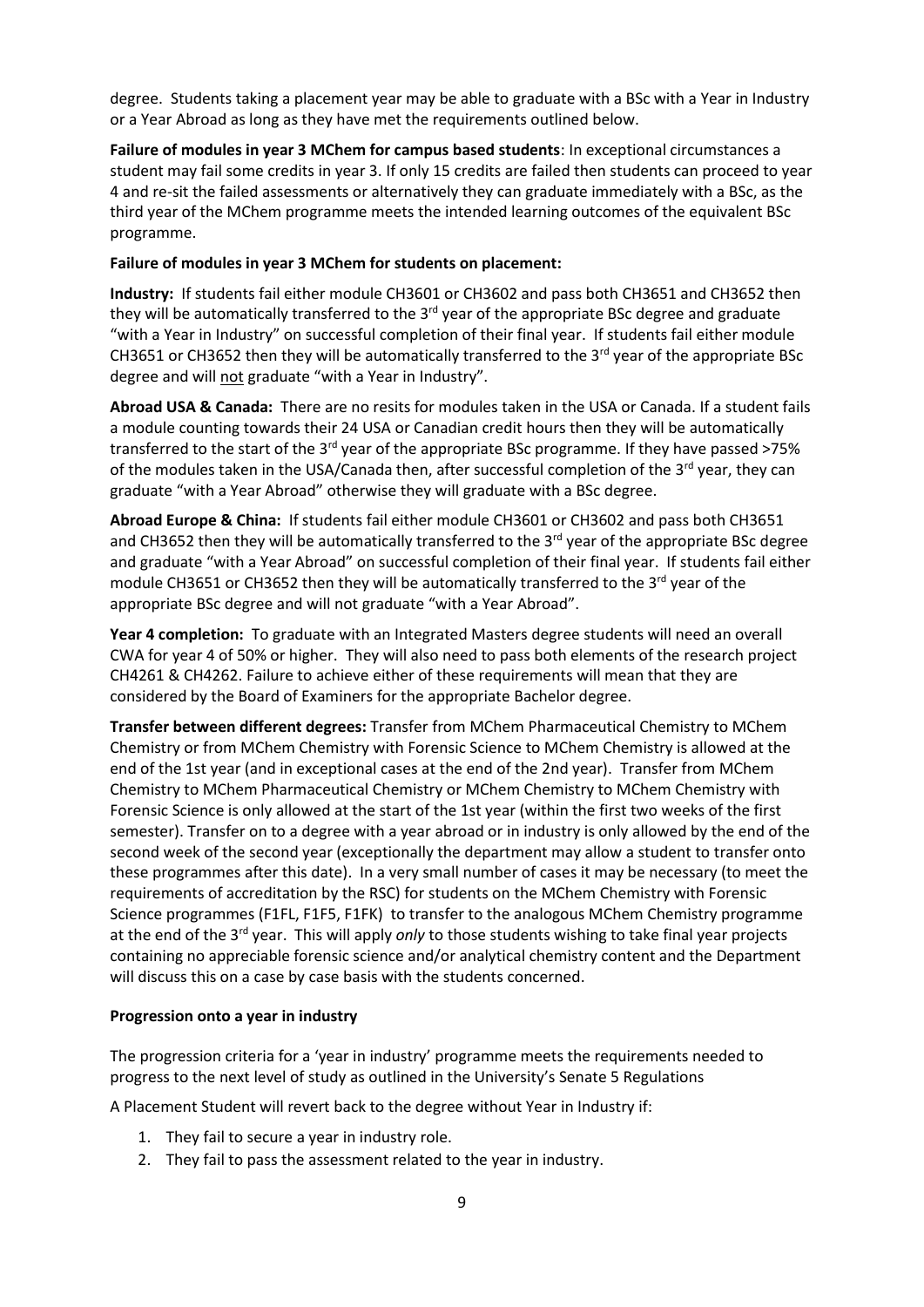- 3. The year in industry ends early due to the behaviour of the Placement Student not being in accordance with the University's Regulations for Students, Student Responsibilities. The Placement Student will need to suspend for the remainder of the academic year. To prevent such an incident from happening, processes are in place to identify any possible issues or concerns early in the year in industry role. This includes a start check, regular communications, visits to the workplace (physical and/or virtual) and evaluation. Communication and contact between the Placement Student, Placement Provider and University provides support should issues arise.
- 4. They discontinue their Year in Industry. A student can return to their campus-based studies no later than the end of teaching week 2 at the start of the academic year should they decide to discontinue their Year in Industry they should complete a Course Transfer From. If a Placement Student decides to discontinue their Year in Industry after this point they will need to suspend their studies for the remainder of the academic year.

Nine months is the minimum time required for a year in industry to be formally recognised. If the year in industry is terminated earlier than 9 months as a result of event outside of the Placement Students control (for example redundancy, or company liquidation), the following process will be adopted:

- 1. If the Placement Student has completed  $1-6$  months, they will be supported to search for another placement to take them up to the 9 months required for the year in industry to be formally recognised. If the Placement Student does not find a placement to meet this criteria they will be required to suspend and transferred onto the degree without Year in Industry.
- 2. If the Placement Student has completed 7-8 months, they will be supported to search for another placement to take them up to the 9 months required for the year in industry to be formally recognised. If the Placement Student cannot source an additional placement to take them to 9 months, assessments related to the year in industry will be set for the student to make it possible for the individual learning objectives for the year in industry to be met. This will allow the Year in Industry to be recognised in the degree certificate.
- 3. A Placement Student will not be permitted to undertake a placement which runs across two academic years.

## **Awarding requirements for Royal Society of Chemistry accredited degrees**

In order to meet Royal Society of Chemistry accreditation requirements, we require all students to pass at least one Level One or Level Two module in all three areas of the subject (organic, inorganic and physical chemistry – see table below). Students will need to do this by the end of their studies in order to graduate with a degree in Chemistry/Pharmaceutical Chemistry/Chemistry with Forensic Science.

| <b>Organic chemistry</b>     | <b>Inorganic chemistry</b>   | <b>Physical chemistry</b>    |
|------------------------------|------------------------------|------------------------------|
| By the end of their studies, | By the end of their studies, | By the end of their studies, |
| students must have passed at | students must have passed at | students must have passed at |
| least one of the following   | least one of the following   | least one of the following   |
| modules: CH1201 and CH2201   | modules: CH1202 and CH2203   | modules: CH1203 and CH2203   |

In addition, students will also need to gain an overall (CWA across both modules) pass mark of 50% for the two final year project modules CH4261 & CH4262.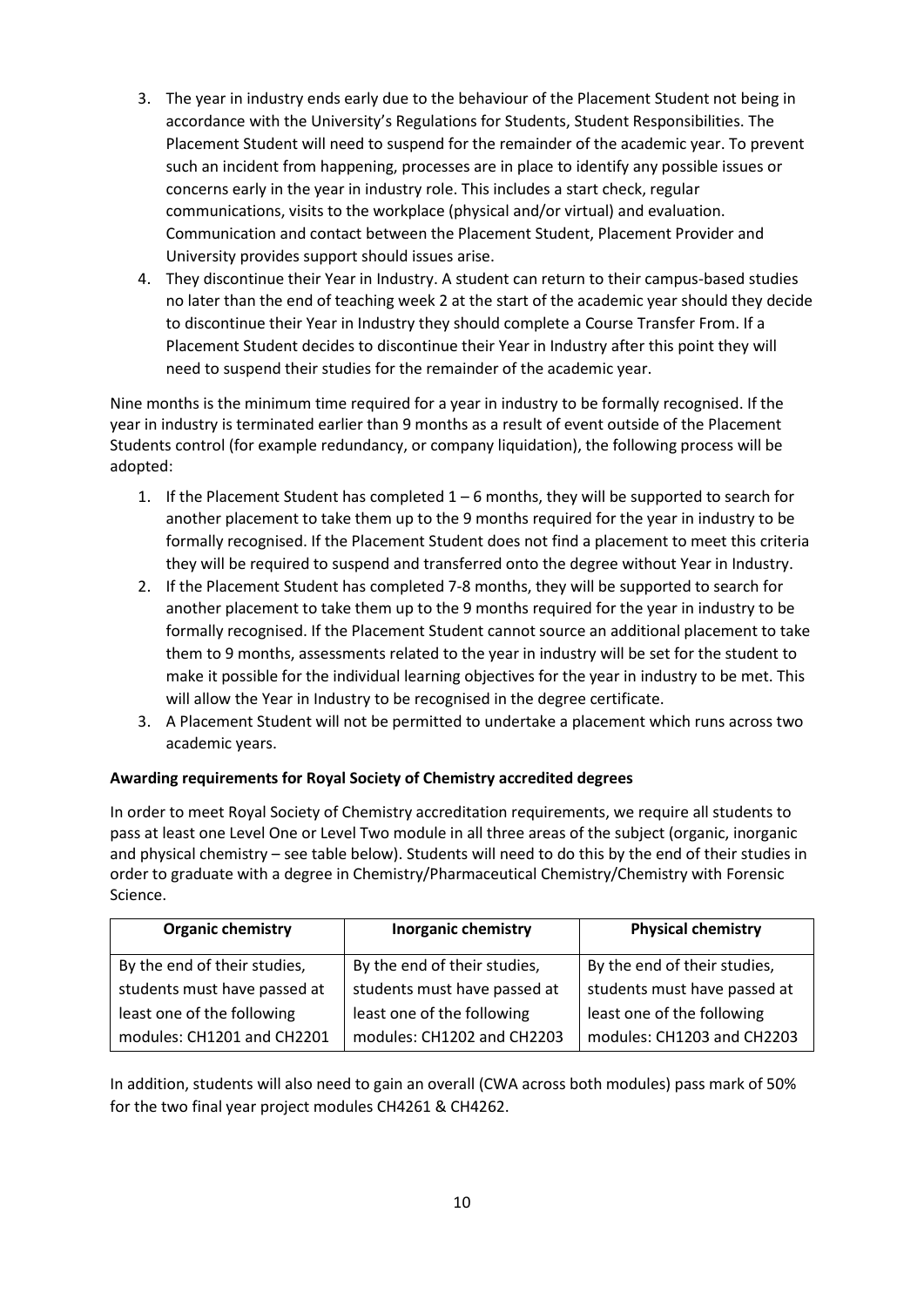Students who meet all other progression and awarding regulations but fail to meet all of these accreditation requirements may be awarded a non-accredited degree in Chemical Science/Pharmaceutical and Chemical Sciences/Chemical and Forensic Sciences.

## **11. Scheme of Assessment**

The programme follows the standard scheme of award and classification set out in [Senate](http://www2.le.ac.uk/offices/sas2/regulations/general-regulations-for-taught-programmes) [Regulation 5.](http://www2.le.ac.uk/offices/sas2/regulations/general-regulations-for-taught-programmes)

## **12. Special features:**

Small group tutorials, group problem solving, student-centred learning, research based projects, links with industry, problem and context based learning, opportunities for industrial placements and years abroad.

## Placements

It is the student's responsibility to secure a year in industry role. Students are invited to attend Placement Preparation modules, additional support workshops and 1-2-1 appointments with the Career Development Service. Employer led activities provide a platform for students to engage with organisations who are recruiting students for year in industry roles.

When a Placement Student starts a year in industry, they will be required to complete health and safety documents and confirm they have completed a formal induction process no later than the 2nd week of placement. A Placement Student on the Year in Industry variant will also gain from being able to:

- 1. Apply the theoretical and practical aspects of the material studied at the University and demonstrate the personal and professional skills necessary for your role within the organisation.
- 2. Compose a Professional Development Plan considering your strengths, development areas and motivations for your next step
- 3. Modify your CV to include the skills and experience you have gained through your significant experience gained in the past 12 months

## **13. Indications of programme quality**

All degrees were accredited by the Royal Society of Chemistry in Jan 2016 Academic Review External examiners reports Destinations of Leavers from Higher Education (DLHE) survey

## **14. External Examiner(s) reports**

The details of the External Examiner(s) for this programme and the most recent External Examiners' reports for this programme can be foun[d here.](https://exampapers.le.ac.uk/xmlui/)

## **Appendix 1: Programme structure (programme regulations)**

## **Appendix 2: Module specifications**

See module specification database <http://www.le.ac.uk/sas/courses/documentation>

## **Appendix 3: Skills matrix**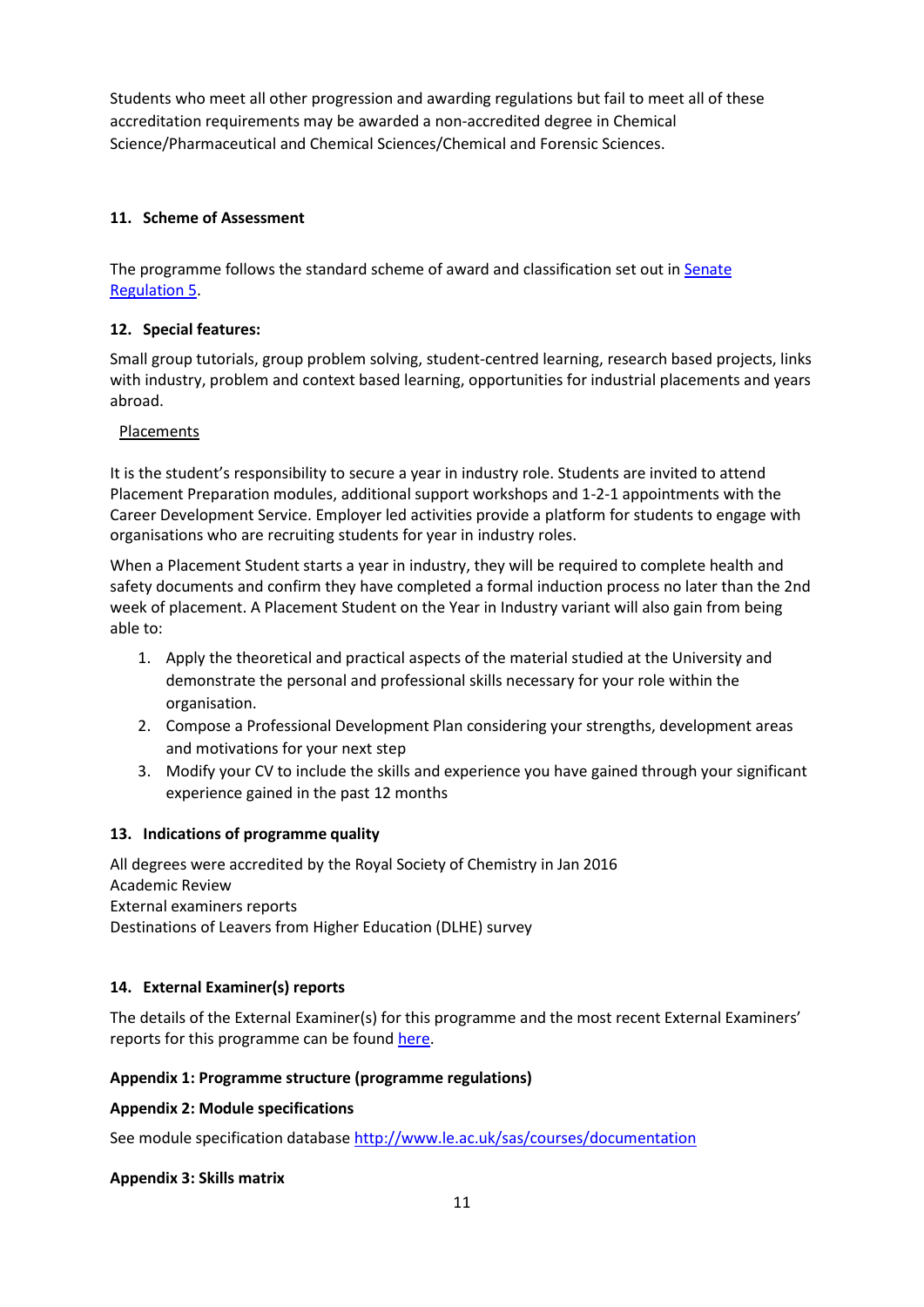### **MChem Chemistry**

**YEAR 1**

|                     | <b>SEMESTER 1</b>                                      |                |
|---------------------|--------------------------------------------------------|----------------|
| Core modules        |                                                        | <b>Credits</b> |
| CH1200              | <b>GENERAL CHEMISTRY</b>                               | 15             |
| CH1206              | SCIENTIFIC METHOD & PRINCIPLES OF ANALYTICAL CHEMISTRY | 15             |
|                     | <b>SEMESTER 2</b>                                      |                |
| <b>Core modules</b> |                                                        |                |
| CH1207              | CHEMISTRY OF THE REAL WORLD                            | 15             |
|                     | <b>YEAR-LONG</b>                                       |                |
| Core modules        |                                                        |                |
| CH1201              | INTRODUCTORY ORGANIC CHEMISTRY                         | 15             |
| CH1202              | INTRODUCTORY INORGANIC CHEMISTRY                       | 15             |
| CH1203              | INTRODUCTORY PHYSICAL CHEMISTRY                        | 15             |
| CH1204              | <b>CHEMISTRY KEY SKILLS &amp; MATHS</b>                | 15             |
| CH1205              | INTRODUCTORY PRACTICAL CHEMISTRY                       | 15             |
|                     |                                                        | Total 120      |
|                     |                                                        |                |

Delivery of the year-long modules will be weighted towards semester 2 to ensure approx. 60 credits is delivered in each semester.

**SEMESTER 1**

### **YEAR 2**

| Core modules        |                                  | <b>Credits</b> |
|---------------------|----------------------------------|----------------|
| CH2200              | SPECTROSCOPY THEORY & PRACTICE   | 15             |
| CH2207              | POLYMER & MATERIALS CHEMISTRY    | 15             |
|                     | <b>SEMESTER 2</b>                |                |
| <b>Core modules</b> |                                  |                |
| CH2206              | ANALYTICAL CHEMISTRY IN PRACTICE | 15             |
|                     | <b>YEAR-LONG</b>                 |                |
| Core modules        |                                  |                |
| CH2201              | <b>ORGANIC CHEMISTRY</b>         | 15             |
| CH2202              | <b>INORGANIC CHEMISTRY</b>       | 15             |
| CH2203              | PHYSICAL CHEMISTRY               | 15             |
| CH2204              | PRACTICAL CHEMISTRY & KEY SKILLS | 30             |
|                     |                                  | Total 120      |

Delivery of the year-long modules will be weighted towards semester 2 to ensure approx. 60 credits is delivered in each semester.

In order to continue on to the  $3^{rd}$  year of the MChem degree all students will be required to achieve a CWA of at least 60% in their 2<sup>nd</sup> year. Students whose CWA is between 55-60% will be individually considered for progression by the exam board. Students not making this progression threshold will be transferred onto the appropriate BSc degree.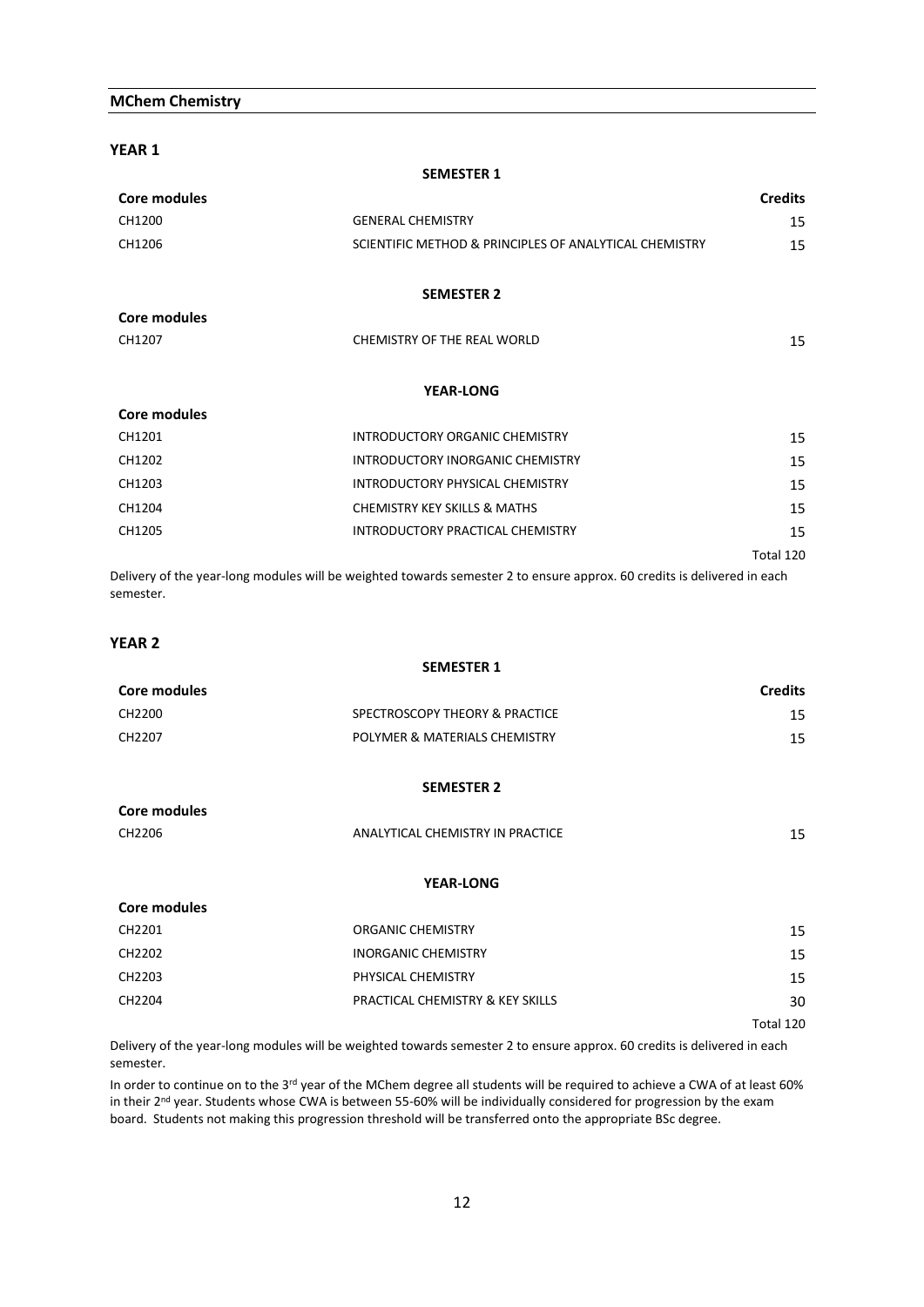## **YEAR 3**

**Core modules**

#### **SEMESTER 1**

| Core modules |                              | <b>Credits</b> |
|--------------|------------------------------|----------------|
| CH3201       | ADVANCED ORGANIC CHEMISTRY   | 15             |
| CH3202       | ADVANCED INORGANIC CHEMISTRY | 15             |
|              |                              |                |

### **SEMESTER 2**

| CH3203                          | ADVANCED PHYSICAL CHEMISTRY | 15 |
|---------------------------------|-----------------------------|----|
| <b>Optional modules: 2 from</b> |                             |    |

| CH3204 | <b>BIOLOGICAL CHEMISTRY</b>   | 15 |
|--------|-------------------------------|----|
| CH3205 | <b>METALS IN SYNTHESIS</b>    | 15 |
| CH3206 | ADVANCED ANALYTICAL CHEMISTRY | 15 |
| CH3208 | ADVANCED MATERIALS CHEMISTRY  | 15 |

#### **YEAR-LONG**

| Core modules |                                  |           |
|--------------|----------------------------------|-----------|
| CH3271       | ADVANCED CHEMISTRY PRACTICAL     | 30        |
| CH3270       | MCHEM GENERAL PAPER & KEY SKILLS | 15        |
|              |                                  | Total 120 |

The year-long modules will be suitably delivered weighted to ensure approx. 60 credits in each semester. In order to continue on to the 4<sup>th</sup> year of the MChem degree all students will be required to achieve a CWA of at least 50% in their 3<sup>rd</sup> year. Students not making this progression threshold will be transferred onto and graduate from the appropriate BSc degree.

### **YEAR 4**

| <b>YEAR-LONG</b> |                                        |                |
|------------------|----------------------------------------|----------------|
| Core modules     |                                        | <b>Credits</b> |
| CH4261           | CHEMISTRY PROJECT PART I *             | 30             |
| CH4262           | CHEMISTRY PROJECT PART II <sup>*</sup> | 30             |

|  | <b>Optional modules: 4 from</b> |  |
|--|---------------------------------|--|
|--|---------------------------------|--|

| CH4201 | ADVANCED STRUCTURE DETERMINATION            | 15 |
|--------|---------------------------------------------|----|
| CH4202 | ADVANCED SYNTHETIC METHODS                  | 15 |
| CH4203 | EARTH SYSTEM SCIENCE                        | 15 |
| CH4207 | COMPUTATIONAL CHEMISTRY & QUANTUM MECHANICS | 15 |
| CH4208 | <b>BIOINORGANIC CHEMISTRY</b>               | 15 |
| CH4211 | MEDICINAL CHEMISTRY                         | 15 |
|        |                                             |    |

Total 120

\* Both these modules have to be passed at ≥40% to graduate.

Students who have transferred from the MChem Chemistry with Forensic Science to the MChem Chemistry programme *at the end of the 3rd year* (only in exceptional cases due to choice of final year project and RSC accreditation requirements) will also be able to choose CH4212 as an optional module.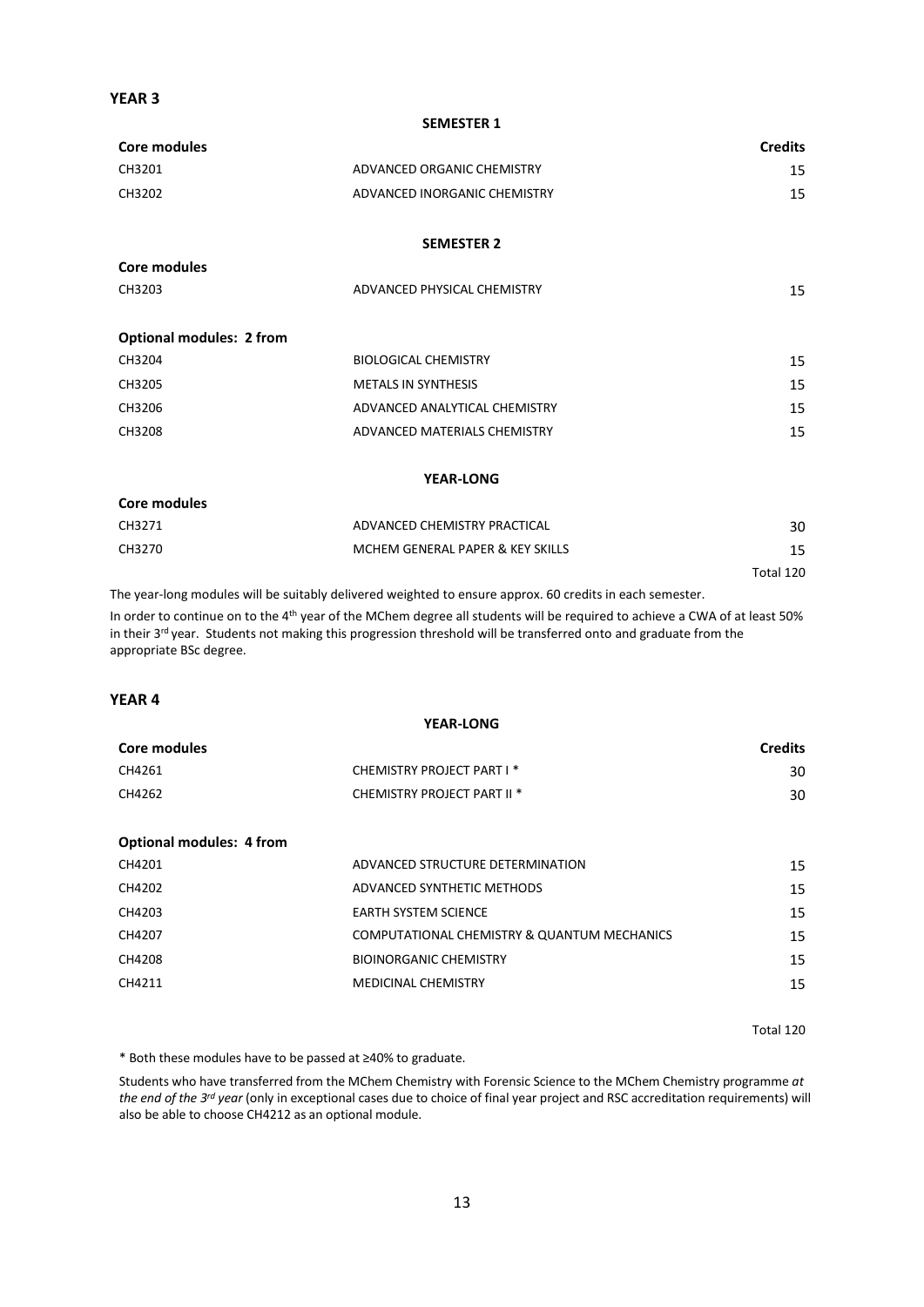### **MChem Chemistry with a Year in Industry**

#### **FIRST AND FOURTH YEAR MODULES**

The first- and fourth-year modules are the same as for the MChem Chemistry degree.

#### **SECOND YEAR MODULES**

The second-year modules are the same as for the MChem Chemistry degree, with the addition of:

|                     | <b>SEMESTER 1</b>              |                |
|---------------------|--------------------------------|----------------|
| Core modules        |                                | <b>Credits</b> |
| ADCH221             | Placement Preparation 1        | 0              |
| <b>SEMESTER 2</b>   |                                |                |
| <b>Core modules</b> |                                | <b>Credits</b> |
| ADCH222             | <b>Placement Preparation 2</b> | $\Omega$       |

#### **THIRD YEAR MODULES**

Students will spend their third year in industry. Whilst on placement students will take the module listed below by distance learning, as well as the placement project.

### **YEAR 3**

| <b>YEAR-LONG</b>    |                                         |                |
|---------------------|-----------------------------------------|----------------|
| Core modules        |                                         | <b>Credits</b> |
| ADCH <sub>223</sub> | ON PLACEMENT                            | 0              |
| CH3601              | CORE CHEMISTRY DISTANCE LEARNING PART 1 | 30             |
| CH3602              | CORE CHEMISTRY DISTANCE LEARNING PART 2 | 30             |
| CH3651              | PLACEMENT PROJECT PRACTICAL             | 30             |
| CH3652              | PLACEMENT PROJECT REPORT                | 30             |
|                     |                                         | Total 120      |

### **MChem Chemistry with a Year Abroad**

#### **FIRST, SECOND AND FOURTH YEAR MODULES**

The first-, second-, and fourth-year modules are the same as for the MChem Chemistry degree.

#### **THIRD YEAR MODULES**

- 1. Students who choose a year abroad in the **USA** or **Canada** will spend their third year studying at a partner institution in their chosen country. In this year they will study modules equivalent to those studied in the third year of the MChem at Leicester. As a result there may be some restrictions on their option choices in the fourth year. Each case will be considered individually.
- 2. Students who choose a year abroad in the **European Union** or **China** will spend their third-year studying at a partner institution in their chosen country and will take the same modules (listed above) as for the Year in Industry programme.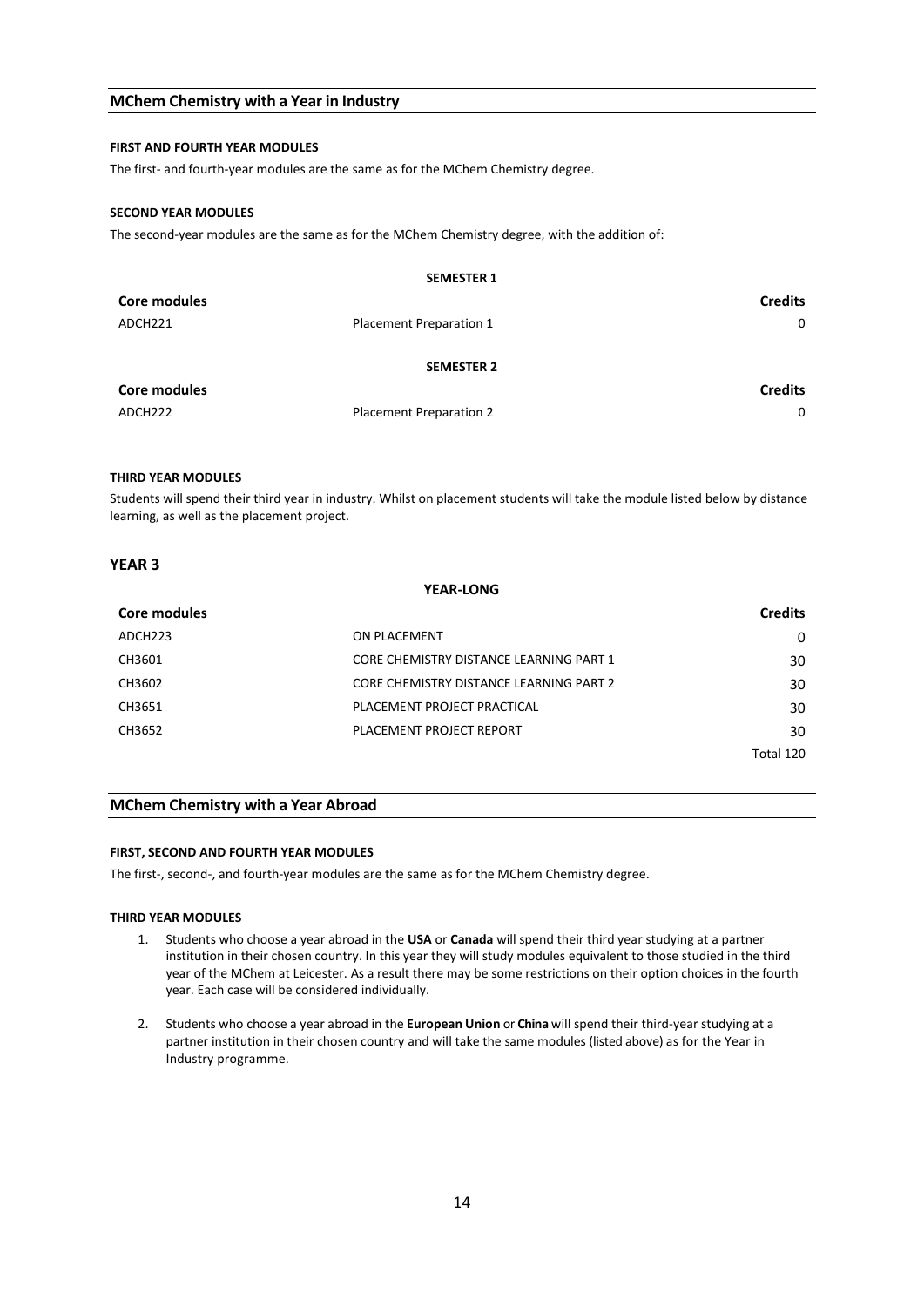### **MChem Chemistry with Forensic Science**

**YEAR 1**

| Core modules |                                                        | <b>Credits</b> |
|--------------|--------------------------------------------------------|----------------|
| CH1200       | <b>GENERAL CHEMISTRY</b>                               | 15             |
| CH1206       | SCIENTIFIC METHOD & PRINCIPLES OF ANALYTICAL CHEMISTRY | 15             |
|              | <b>SEMESTER 2</b>                                      |                |
| Core modules |                                                        | <b>Credits</b> |
| CH1208       | <b>INTRODUCTORY FORENSIC SCIENCE I</b>                 | 15             |
|              | <b>YEAR-LONG</b>                                       |                |
| Core modules |                                                        | <b>Credits</b> |
| CH1201       | INTRODUCTORY ORGANIC CHEMISTRY                         | 15             |
| CH1202       | INTRODUCTORY INORGANIC CHEMISTRY                       | 15             |
| CH1203       | INTRODUCTORY PHYSICAL CHEMISTRY                        | 15             |
| CH1204       | CHEMISTRY KEY SKILLS & MATHS                           | 15             |
| CH1205       | INTRODUCTORY PRACTICAL CHEMISTRY                       | 15             |
|              |                                                        | Total 120      |

**SEMESTER 1**

Delivery of the year-long modules will be weighted towards semester 2 to ensure approx. 60 credits is delivered in each semester.

**SEMESTER 1**

### **YEAR 2**

| <b>Core modules</b> |                                         | <b>Credits</b> |  |
|---------------------|-----------------------------------------|----------------|--|
| CH2200              | SPECTROSCOPY THEORY & PRACTICE          | 15             |  |
| CH2208              | <b>INTRODUCTORY FORENSIC SCIENCE II</b> | 15             |  |
|                     | <b>SEMESTER 2</b>                       |                |  |
| <b>Core modules</b> |                                         | <b>Credits</b> |  |
| CH2206              | ANALYTICAL CHEMISTRY IN PRACTICE        | 15             |  |
| <b>YEAR-LONG</b>    |                                         |                |  |
| <b>Core modules</b> |                                         | <b>Credits</b> |  |
| CH2201              | ORGANIC CHEMISTRY                       | 15             |  |
| CH2202              | <b>INORGANIC CHEMISTRY</b>              | 15             |  |
| CH2203              | PHYSICAL CHEMISTRY                      | 15             |  |
| CH2204              | PRACTICAL CHEMISTRY & KEY SKILLS        | 30             |  |
|                     |                                         | Total 120      |  |

Delivery of the year-long modules will be weighted towards semester 2 to ensure approx. 60 credits is delivered in each semester.

In order to continue on to the 3<sup>rd</sup> year of the MChem degree all students will be required to achieve a CWA of at least 60% in their 2<sup>nd</sup> year. Students whose CWA is between 55-60% will be individually considered for progression by the exam board. Students not making this progression threshold will be transferred onto the appropriate BSc degree.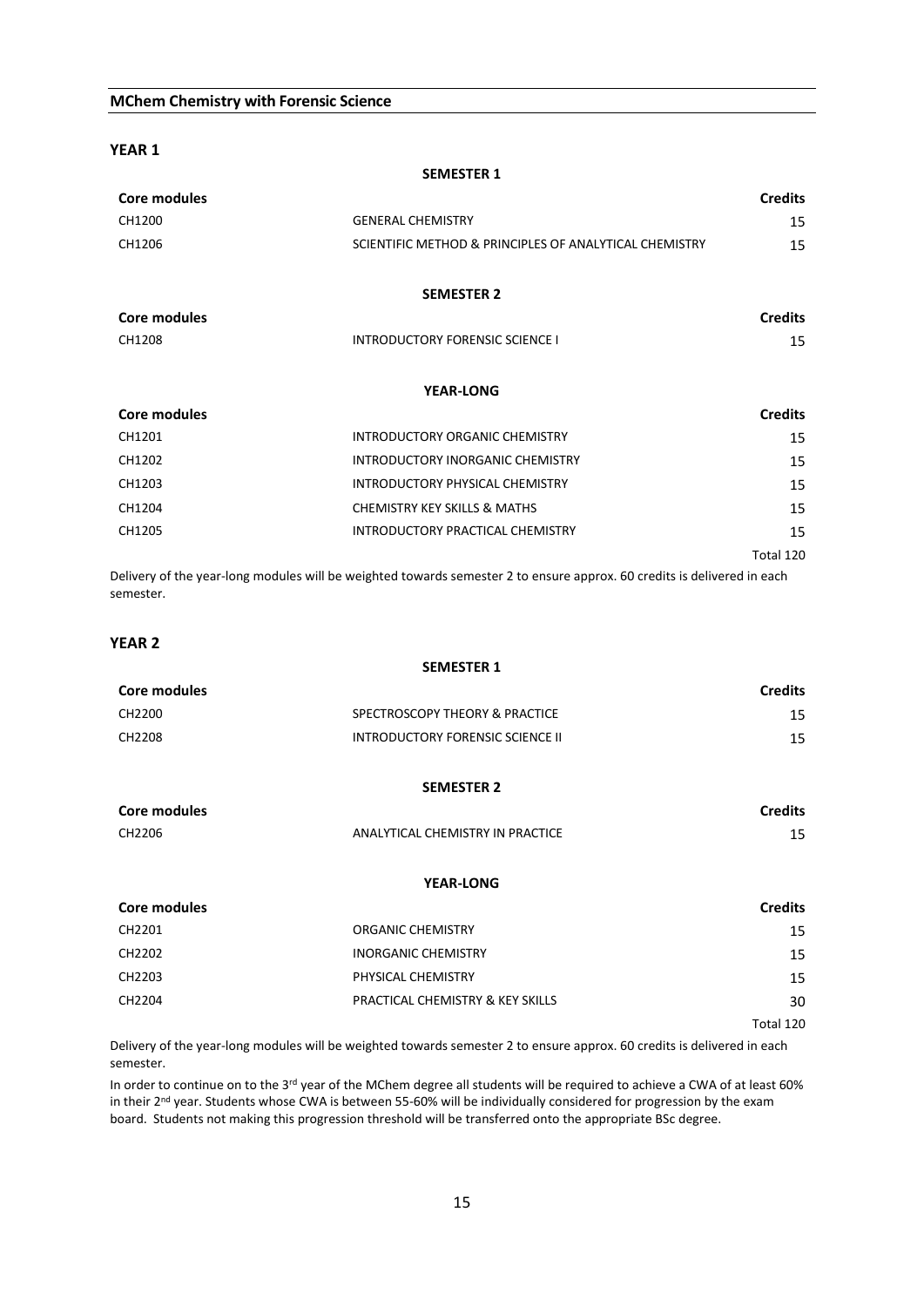## **YEAR 3**

#### **SEMESTER 1**

| Core modules |                              | <b>Credits</b> |
|--------------|------------------------------|----------------|
| CH3201       | ADVANCED ORGANIC CHEMISTRY   | 15             |
| CH3202       | ADVANCED INORGANIC CHEMISTRY | 15             |

### **SEMESTER 2**

| CH3203 | ADVANCED PHYSICAL CHEMISTRY |  |
|--------|-----------------------------|--|
| CH3212 | <b>FORENSIC SCIENCE</b>     |  |

## **Optional modules: 1 from**

**Core modules**

| CH3204 | <b>BIOLOGICAL CHEMISTRY</b>   | 15 |
|--------|-------------------------------|----|
| CH3205 | <b>METALS IN SYNTHESIS</b>    | 15 |
| CH3206 | ADVANCED ANALYTICAL CHEMISTRY | 15 |
| CH3208 | ADVANCED MATERIALS CHEMISTRY  | 15 |
|        |                               |    |

### **YEAR-LONG**

| Core modules |                                  |           |
|--------------|----------------------------------|-----------|
| CH3271       | ADVANCED CHEMISTRY PRACTICAL     | 30        |
| CH3270       | MCHEM GENERAL PAPER & KEY SKILLS | 15        |
|              |                                  | Total 120 |

The year-long modules will be suitably delivered weighted to ensure approx. 60 credits in each semester. In order to continue on to the 4<sup>th</sup> year of the MChem degree all students will be required to achieve a CWA of at least 50% in their 3<sup>rd</sup> year. Students not making this progression threshold will be transferred onto and graduate from the appropriate BSc degree.

## **YEAR 4**

| <b>YEAR-LONG</b>                |                                             |                |
|---------------------------------|---------------------------------------------|----------------|
| Core modules                    |                                             | <b>Credits</b> |
| CH4261                          | CHEMISTRY PROJECT PART I *                  | 30             |
| CH4262                          | CHEMISTRY PROJECT PART II <sup>*</sup>      | 30             |
| CH4212                          | ADVANCED FORENSIC SCIENCE                   | 15             |
|                                 |                                             |                |
| <b>Optional modules: 3 from</b> |                                             |                |
| CH4201                          | ADVANCED STRUCTURE DETERMINATION            | 15             |
| CH4202                          | ADVANCED SYNTHETIC METHODS                  | 15             |
| CH4203                          | <b>EARTH SYSTEM SCIENCE</b>                 | 15             |
| CH4207                          | COMPUTATIONAL CHEMISTRY & QUANTUM MECHANICS | 15             |
| CH4208                          | <b>BIOINORGANIC CHEMISTRY</b>               | 15             |
| CH4211                          | <b>MEDICINAL CHEMISTRY</b>                  | 15             |

Total 120

\* Both these modules have to be passed at ≥40% to graduate.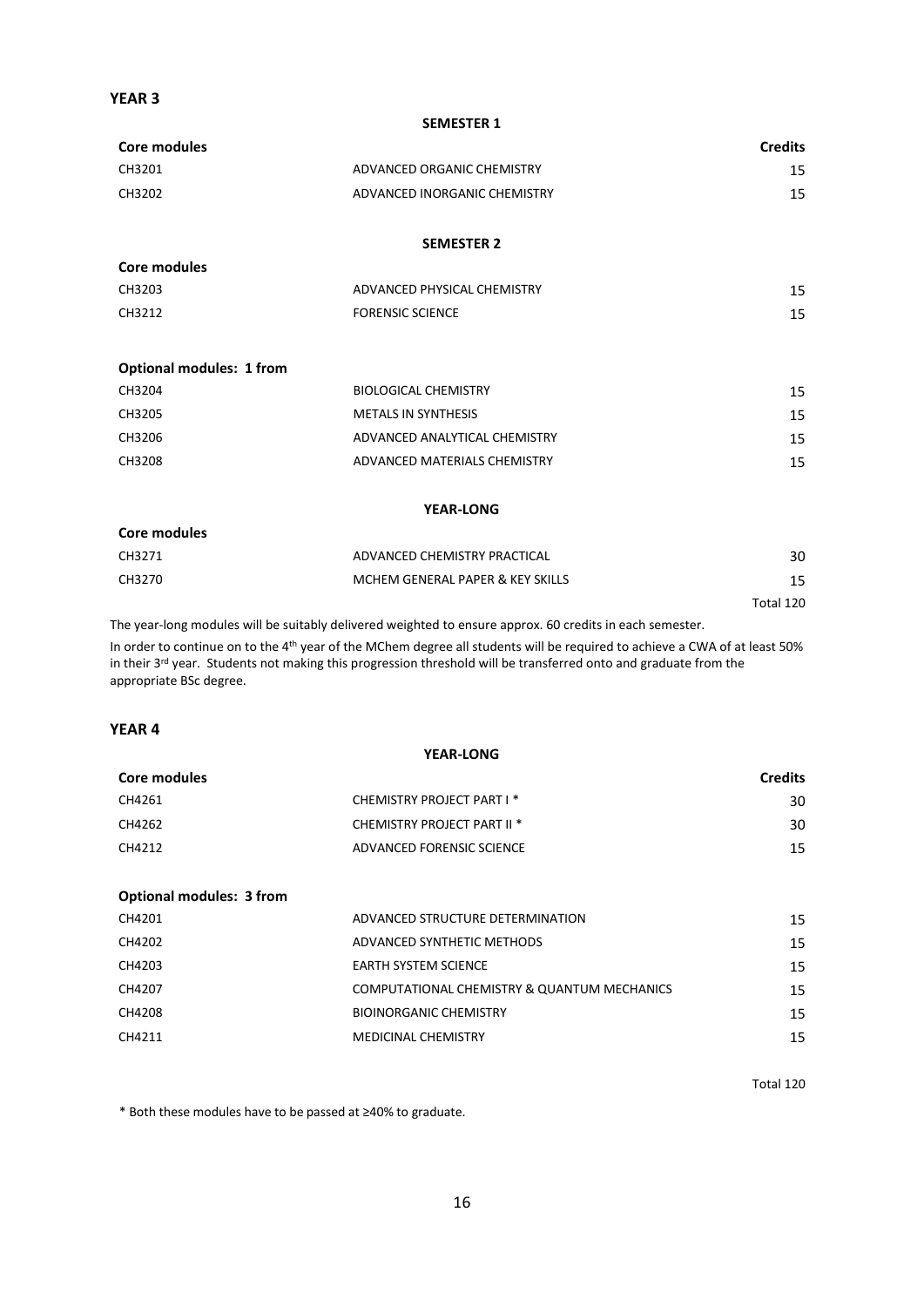### **MChem Chemistry with Forensic Science with a Year in Industry**

#### **FIRST AND FOURTH YEAR MODULES**

The first- and fourth-year modules are the same as for the MChem Chemistry with Forensic Science degree.

#### **SECOND YEAR MODULES**

The second-year modules are the same as for the MChem Chemistry with Forensic Science degree, with the addition of:

|                     | <b>SEMESTER 1</b>       |                |
|---------------------|-------------------------|----------------|
| <b>Core modules</b> |                         | <b>Credits</b> |
| ADCH221             | Placement Preparation 1 | 0              |
|                     | <b>SEMESTER 2</b>       |                |
| <b>Core modules</b> |                         | <b>Credits</b> |
| ADCH222             | Placement Preparation 2 | $\mathbf{0}$   |

#### **THIRD YEAR MODULES**

Students will spend their third year in industry. Whilst on placement students will take the module listed below by distance learning, as well as the placement project.

### **YEAR 3**

| <b>YEAR-LONG</b> |                                         |                |
|------------------|-----------------------------------------|----------------|
| Core modules     |                                         | <b>Credits</b> |
| ADCH223          | ON PLACEMENT                            | 0              |
| CH3601           | CORE CHEMISTRY DISTANCE LEARNING PART 1 | 30             |
| CH3602           | CORE CHEMISTRY DISTANCE LEARNING PART 2 | 30             |
| CH3651           | PLACEMENT PROJECT PRACTICAL             | 30             |
| CH3652           | PLACEMENT PROJECT REPORT                | 30             |
|                  |                                         | Total 120      |

#### **MChem Chemistry with Forensic Science with a Year Abroad**

#### **FIRST, SECOND AND FOURTH YEAR MODULES**

The first-, second-, and fourth-year modules are the same as for the MChem Chemistry with Forensic Science degree.

#### **THIRD YEAR MODULES**

- 1. Students who choose a year abroad in the **USA** or **Canada** will spend their third year studying at a partner institution in their chosen country. In this year they will study modules equivalent to those studied in the third year of the MChem at Leicester. As a result there may be some restrictions on their option choices in the fourth year. Each case will be considered individually.
- 2. Students who choose a year abroad in the **European Union** or **China** will spend their third-year studying at a partner institution in their chosen country and will take the same modules (listed above) as for the Year in Industry programme.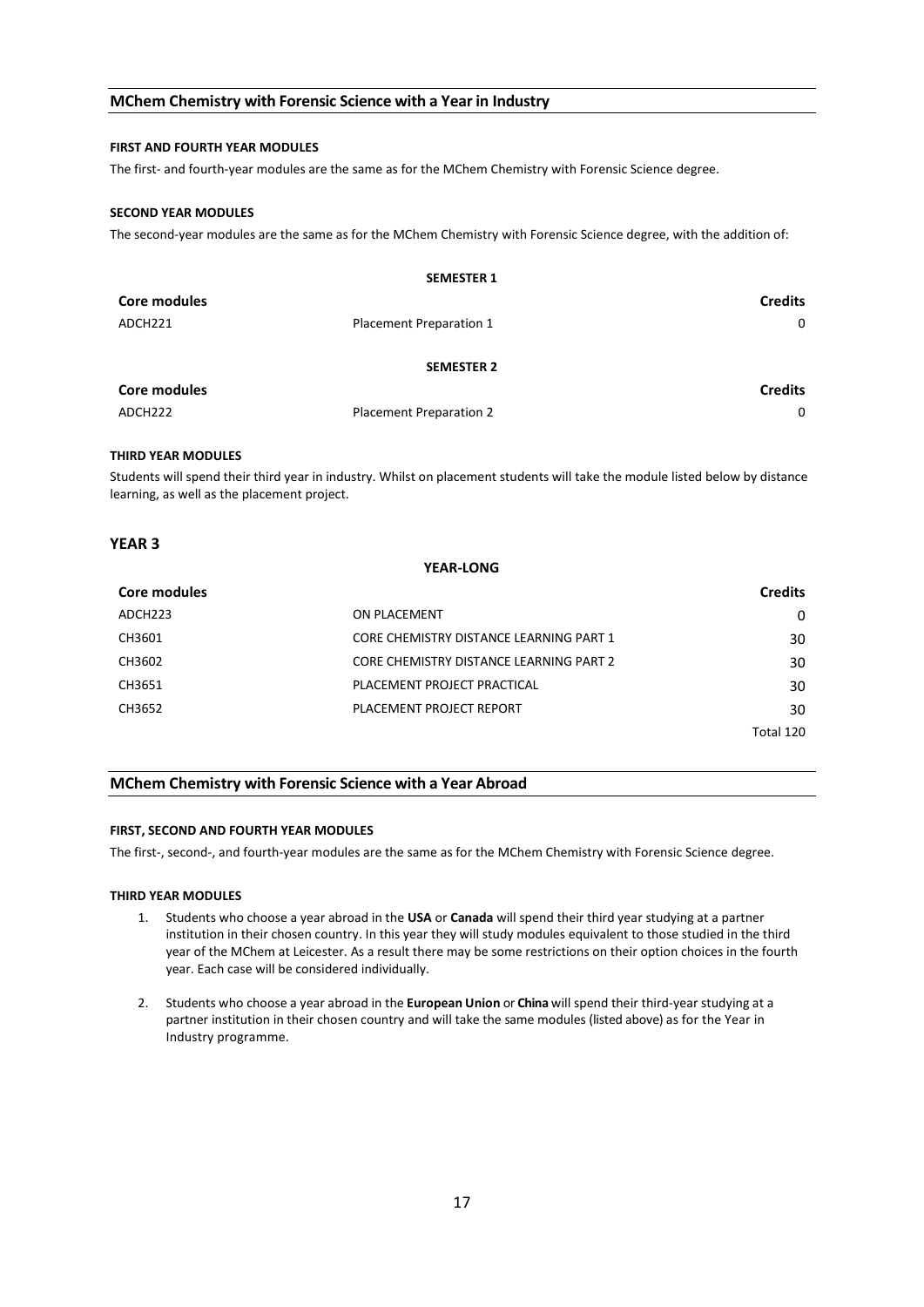### **MChem Pharmaceutical Chemistry**

**YEAR 1**

| Core modules |                                                        | <b>Credits</b> |
|--------------|--------------------------------------------------------|----------------|
| CH1200       | <b>GENERAL CHEMISTRY</b>                               | 15             |
| CH1206       | SCIENTIFIC METHOD & PRINCIPLES OF ANALYTICAL CHEMISTRY | 15             |
|              | <b>SEMESTER 2</b>                                      |                |
| Core modules |                                                        | <b>Credits</b> |
| CH1209       | INTRODUCTORY PHARMACEUTICAL CHEMISTRY                  | 15             |
|              | <b>YEAR-LONG</b>                                       |                |
| Core modules |                                                        | <b>Credits</b> |
| CH1201       | INTRODUCTORY ORGANIC CHEMISTRY                         | 15             |
| CH1202       | INTRODUCTORY INORGANIC CHEMISTRY                       | 15             |
| CH1203       | INTRODUCTORY PHYSICAL CHEMISTRY                        | 15             |
| CH1204       | <b>CHEMISTRY KEY SKILLS &amp; MATHS</b>                | 15             |
| CH1205       | INTRODUCTORY PRACTICAL CHEMISTRY                       | 15             |
|              |                                                        | Total 120      |

**SEMESTER 1**

Delivery of the year-long modules will be weighted towards semester 2 to ensure approx. 60 credits is delivered in each semester.

### **YEAR 2**

| <b>SEMESTER 1</b> |                                |                |
|-------------------|--------------------------------|----------------|
| Core modules      |                                | <b>Credits</b> |
| CH2200            | SPECTROSCOPY THEORY & PRACTICE | 15             |
| BS2013            | PHYSIOLOGY & PHARMACOLOGY      | 15             |

#### **SEMESTER 2**

| Core modules |                                  | <b>Credits</b> |  |
|--------------|----------------------------------|----------------|--|
| CH2206       | ANALYTICAL CHEMISTRY IN PRACTICE |                |  |

#### **YEAR-LONG**

| Core modules |                                             | <b>Credits</b> |
|--------------|---------------------------------------------|----------------|
| CH2201       | <b>ORGANIC CHEMISTRY</b>                    | 15             |
| CH2202       | <b>INORGANIC CHEMISTRY</b>                  | 15             |
| CH2203       | PHYSICAL CHEMISTRY                          | 15             |
| CH2204       | <b>PRACTICAL CHEMISTRY &amp; KEY SKILLS</b> | 30             |
|              |                                             | Total 120      |

Delivery of the year-long modules will be weighted towards semester 2 to ensure approx. 60 credits is delivered in each semester.

In order to continue on to the 3rd year of the MChem degree all students will be required to achieve a CWA of at least 60% in their 2<sup>nd</sup> year. Students whose CWA is between 55-60% will be individually considered for progression by the exam board. Students not making this progression threshold will be transferred onto the appropriate BSc degree.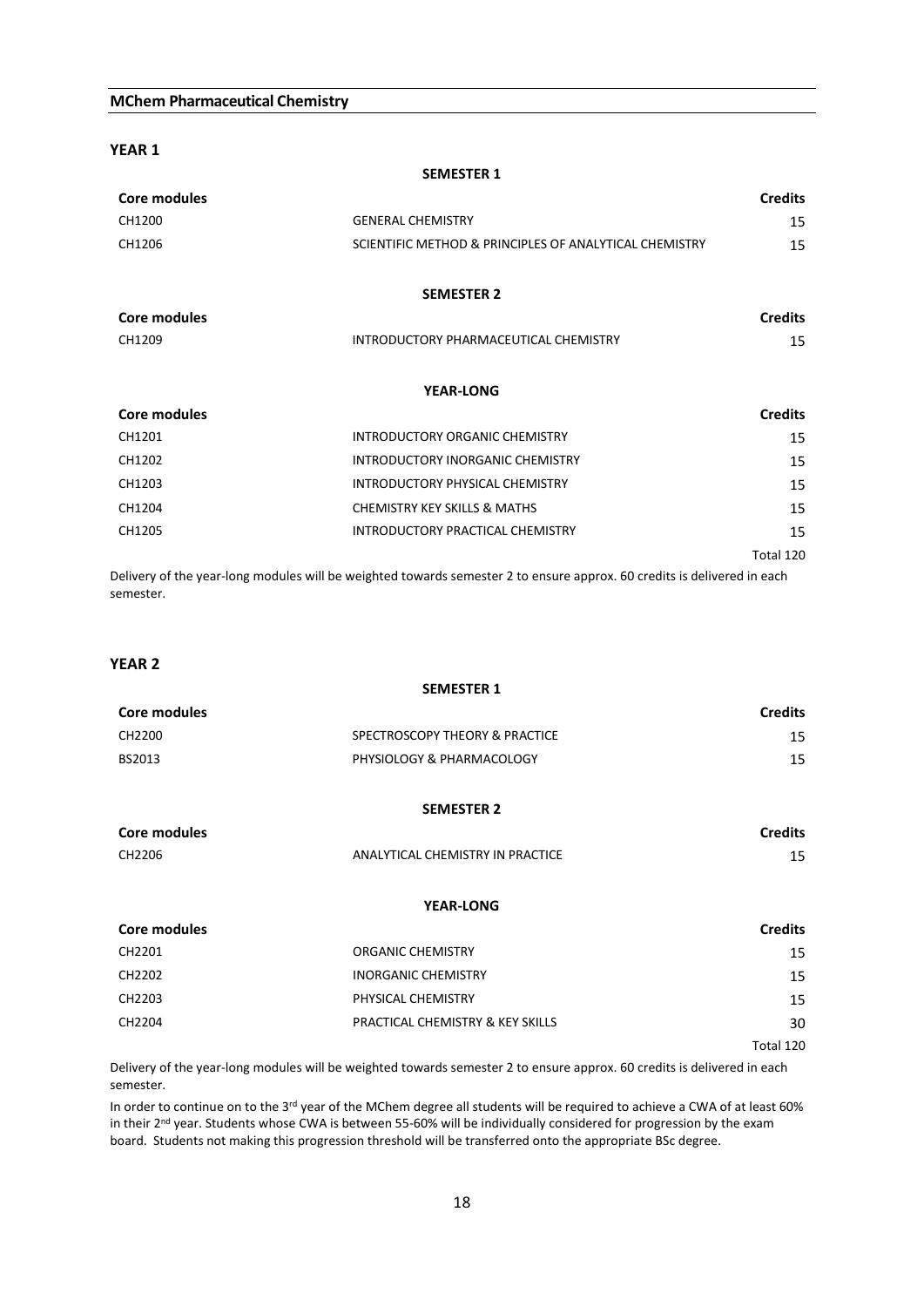## **YEAR 3**

**Core modules**

#### **SEMESTER 1**

| Core modules |                              | <b>Credits</b> |
|--------------|------------------------------|----------------|
| CH3201       | ADVANCED ORGANIC CHEMISTRY   | 15             |
| CH3202       | ADVANCED INORGANIC CHEMISTRY | 15             |
|              |                              |                |

### **SEMESTER 2**

| CH3211 | PHARMACEUTICAL CHEMISTRY | ر 1 |
|--------|--------------------------|-----|
|        |                          |     |

| <b>Optional modules: 2 from</b> |                               |    |
|---------------------------------|-------------------------------|----|
| CH3203                          | ADVANCED PHYSICAL CHEMISTRY   | 15 |
| CH3204                          | <b>BIOLOGICAL CHEMISTRY</b>   | 15 |
| CH3205                          | <b>METALS IN SYNTHESIS</b>    | 15 |
| CH3206                          | ADVANCED ANALYTICAL CHEMISTRY | 15 |
| CH3208                          | ADVANCED MATERIALS CHEMISTRY  | 15 |
|                                 |                               |    |

### **YEAR-LONG**

| Core modules |                                  |           |
|--------------|----------------------------------|-----------|
| CH3271       | ADVANCED CHEMISTRY PRACTICAL     | 30        |
| CH3270       | MCHEM GENERAL PAPER & KEY SKILLS | 15        |
|              |                                  | Total 120 |

The year-long modules will be suitably delivered weighted to ensure approx. 60 credits in each semester.

In order to continue on to the 4th year of the MChem degree all students will be required to achieve a CWA of at least 50% in their 3rd year. Students not making this progression threshold will be transferred onto and graduate from the appropriate BSc degree.

### **YEAR 4**

| <b>YEAR-LONG</b>                |                                             |                |  |  |
|---------------------------------|---------------------------------------------|----------------|--|--|
| Core modules                    |                                             | <b>Credits</b> |  |  |
| CH4261                          | CHEMISTRY PROJECT PART I *                  | 30             |  |  |
| CH4262                          | CHEMISTRY PROJECT PART II <sup>*</sup>      | 30             |  |  |
| CH4211                          | <b>MEDICINAL CHEMISTRY</b>                  | 15             |  |  |
|                                 |                                             |                |  |  |
| <b>Optional modules: 3 from</b> |                                             |                |  |  |
| CH4201                          | ADVANCED STRUCTURE DETERMINATION            | 15             |  |  |
| CH4202                          | ADVANCED SYNTHETIC METHODS                  | 15             |  |  |
| CH4203                          | <b>EARTH SYSTEM SCIENCE</b>                 | 15             |  |  |
| CH4207                          | COMPUTATIONAL CHEMISTRY & QUANTUM MECHANICS | 15             |  |  |
|                                 |                                             |                |  |  |

CH4208 BIOINORGANIC CHEMISTRY 15

Total 120

\* Both these modules have to be passed at ≥40% to graduate.